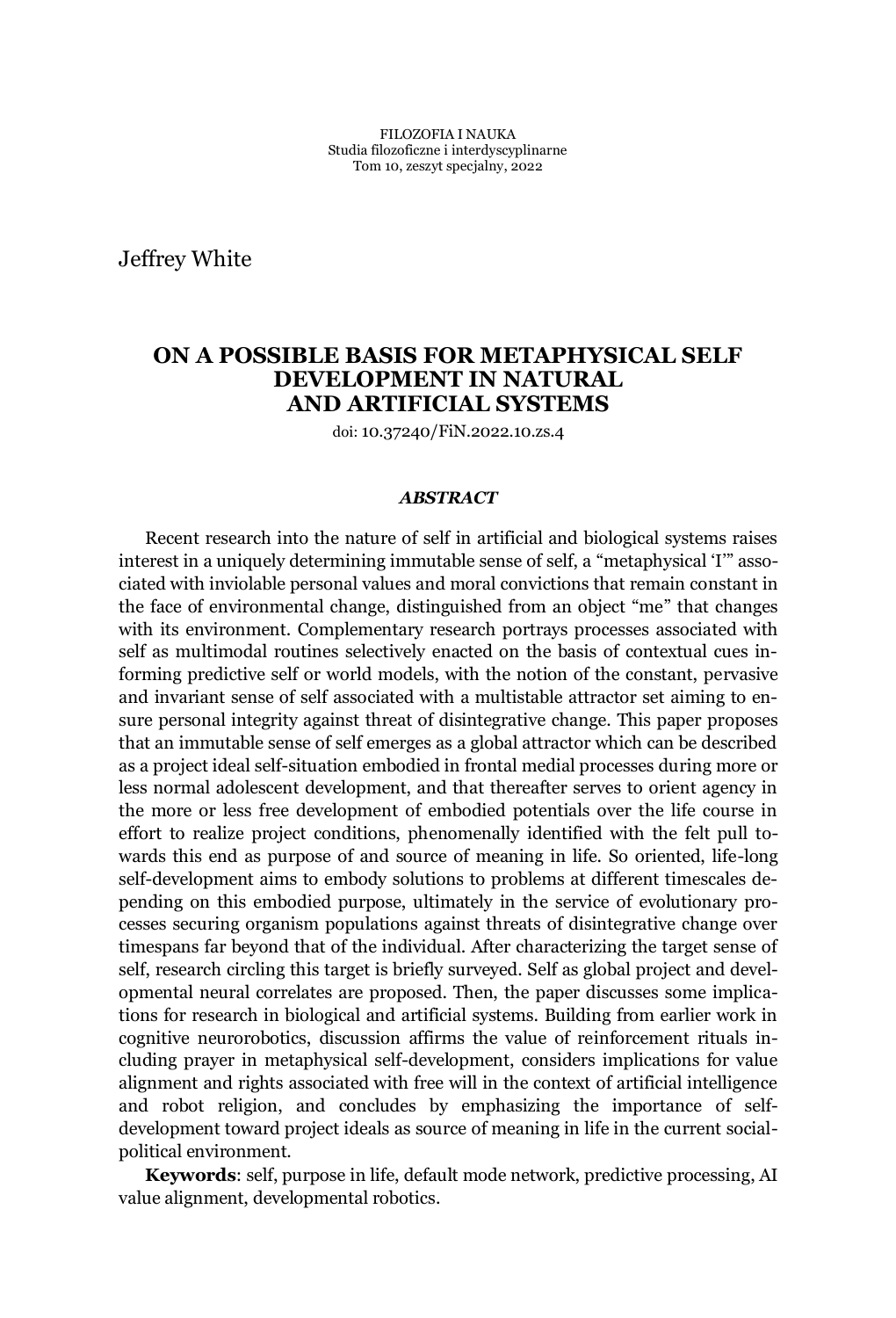#### **1. INTRODUCTION**

Current predictive coding (PC) and predictive processing (PP) inspired research into self, including that grounded in the tandem principle of free energy and active inference (FEP/AIf), suggests that different phenomena associated with self emerge through ongoing iterative interaction of prospective body schema with the objective world, with discernible senses of self presenting at different timescales as anticipations of possibly perceived conditions of future embodied situations are contravened (Tani, White, 2020; cf. White, Tani, 2016; 2017; Tani, White, 2016; Hohwy, Michael, 2017; Williford et al., 2018; Safron, 2021, for review). However, questions remain concerning an immutable "metaphysical" self distinguishable from more "minimal" senses of self. This paper works at answering these questions.

Mateusz Wozniak (2018) analyses self into object "me" and subject "metaphysical 'I'," locating "me" in hierarchical layers of neurological activity differently affected by changes in the environment. His account burdens researchers maintaining the existence of an "I" remaining constant in the face of environmental change to locate this sense of self in hierarchical structural dynamics, similarly. Jose Ortega y Gasset (OyG) (2002) identifies a pervasive, constant sense of self with a global project ideal developing as a propositional self-model establishing a life-long motivational goalorienting internal self-relation characterized as a calling forward to one's self in terms of "vocation." This paper proposes that such a self-relation develops more or less normally during adolescence in a value oriented subsystem of the default mode network (DMN) in human beings, and considers that similar developmental dynamics may be formalized for artificial intelligence (AI) applications with implications for robot rights and AI value alignment.

The next section begins with Wozniak's challenge to account for a metaphysical self, and reviews Klaus Gärtner and Robert Clowes' (2020) analysis and counter-proposal. The third section surveys complementary research including Rutger Goekoop and Roy deKleijn's (2021a) "bowtie" model. The fourth section introduces OyG's phenomenological account of self as vocation, and correlates this with adolescent development. The fifth section develops the bowtie into the "traveling bowtie" before illustrating focal structural dynamics with the Platonic cave. The paper considers implications of the present view for AI research in the context of prayer as value-reinforcing ritual, robot religion, value alignment and robot rights in the sixth section, and concludes with critical observation of contemporary challenges for selfdevelopment of prosocial project ideals in the seventh.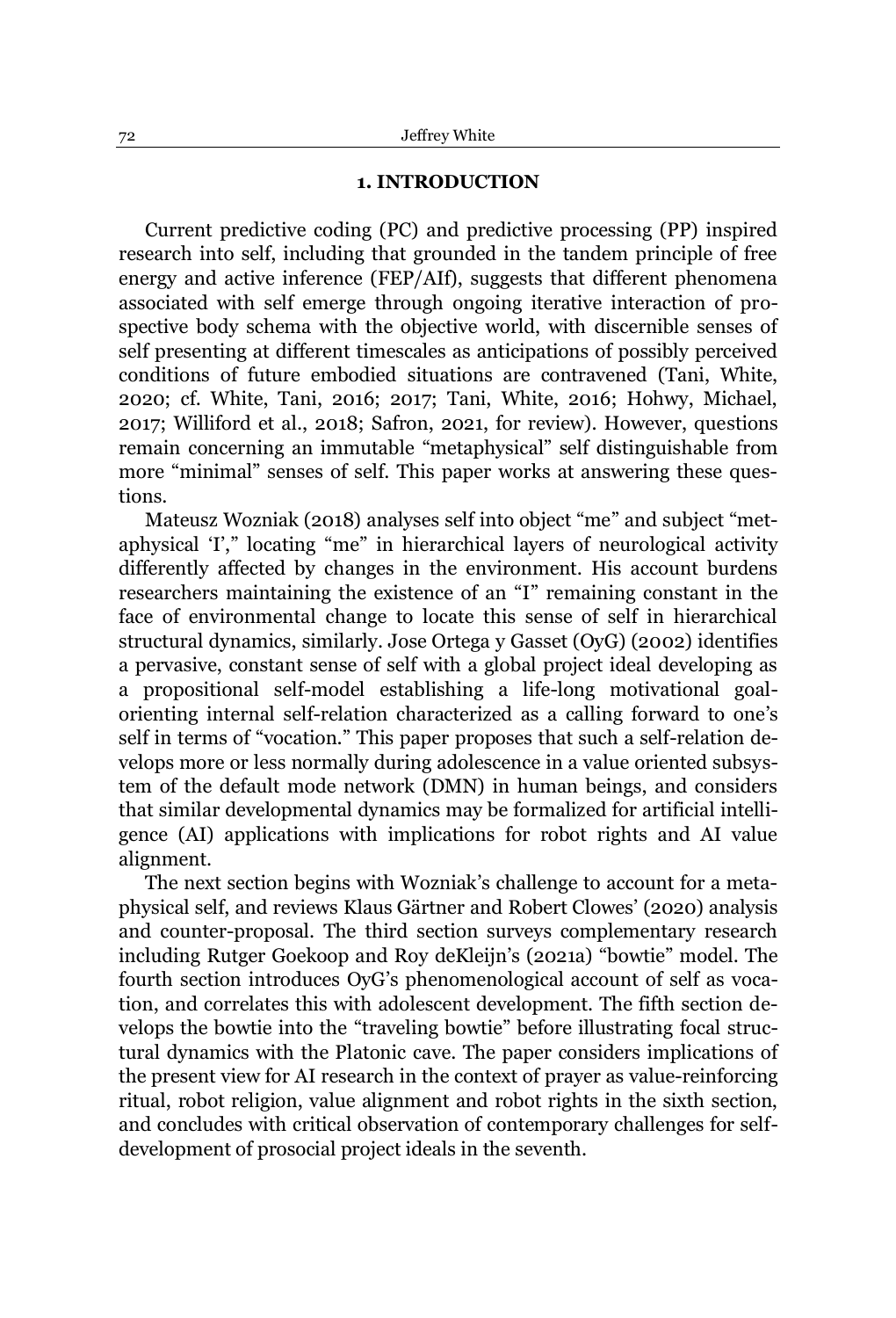### **2. METAPHYSICAL SELF**

Wozniak (2018) analyzes self in the context of predictive coding (PC) including Friston's FEP/AIf.<sup>1</sup> He distinguishes "I" from "me" via Ludwig Wittgenstein's (1958) illustration of an "I" seeing a "me" in a mirror, i.e. "I" see "me." And, he reduces talk of different senses of self—including the "intuitive understanding of subject-of-experience as continuously persisting lifelong stream of consciousness" (Wozniak, 2018, p. 9) that characterizes the "metaphysical 'I'"—to instances of the object "me" sense of self emerging as specific aspects of hierarchical neural structures are affected by changes in perceived reality over different timescales in different, increasingly integrated sensory streams.

Wozniak recognizes that PC inspired accounts help to clarify structural dynamics responsible for different senses of self. On such accounts, layers of a hierarchy generate predictive models of causes of input from lower layers. Sensory states are associated with error between predictions and perceived reality as this information is passed upwards and the model hierarchy is updated in the direction of minimizing subsequent error. Actions undertaken from updated system states aim to change the order of the object environment (and, thereby the internal model) in the same direction. Environmental changes are subsequently perceived, serving as input in the next time-step in continuous circular causality between an agent's internal predictive models (e.g. prior beliefs, anticipations, projections, actions) and that agent's environment.

In this context, Wozniak argues that any sense of "I" is best understood as a particular sense of "me" because dynamics responsible for the phenomenon should arise between levels of activity in a temporal hierarchy, just as does the sense of "me," if only in the form of a "delusion" maintained regardless of environmental change. Wozniak then presses the question about where a constant sense of self associated with the "metaphysical 'I'" may be found in a natural system, so understood. If not located as phenomena associated with "me" in layers of a temporal hierarchy, then this sense of "I" may be deflated away from technical discourse, leaving only those senses which *can* be located in nature in either direction of the perception-action stream, i.e. self-as-object "me" perhaps in network dynamics manifesting as a delusion of a constant and immutable subject "I" motivating change-ignorant

²²²²²²²²²

 $1$  Wozniak uses "predictive coding" while others use "predictive processing" to discuss the same sorts of structural dynamics. Though distinguishable, literature closer to cognitive robotics and systems programming often shows predictive coding and that closer to cognitive science often predictive processing, though other distinctions might be possible i.e. perhaps using PP when emphasizing forward processing, e.g. active inference, with PC about message passing upward as in the perceptual or bottom-up open mode (of the ACTWith model, for example). This paper uses the terms as do the represented authors, treating them as a family of accounts focused on prediction and error minimization in temporal hierarchical structures whether in natural or artificial systems, with the outstanding question being to what end.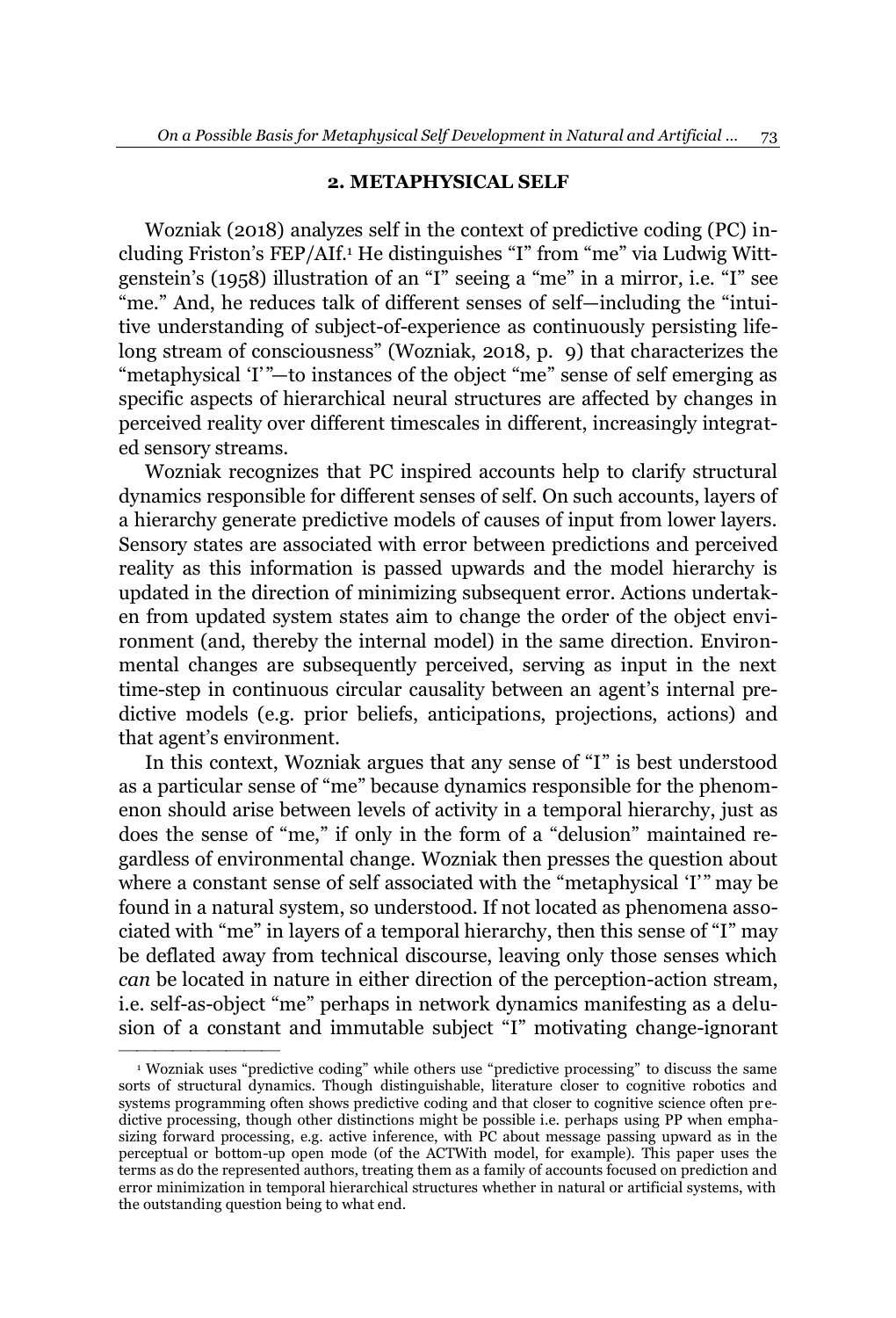and context-inappropriate actions such as holding out for such a sense of self. In the end, Wozniak challenges those who wish to maintain the reality of an immutable subject "I" (that is not in reality only a deluded "me") to "prove that there is a qualitative difference between them, and to demarcate the exact border." (Wozniak, 2018, p. 12) In the absence of such a proof, Wozniak suggests that PC and related approaches "can attempt to retain relevance" by inquiring into Ned Block's (1995) "access consciousness" characterized as a "functional mechanism" allowing for "attended information" to enter awareness and become reportable to others (paraphrasing from p. 11, with Wozniak quoting Dehaene, 2014). This paper returns to access to and communication of a sense of self answering to Wozniak's challenge in section 4.<sup>2</sup>

Wozniak recognizes an account of a pervasive and constant sense of self within PC associated constraints in Thomas Metzinger's self-model theory (Metzinger, 2009). Metzinger asks "Is there a fundamental (and perhaps implicit) kind of phenomenal character sui generis, which can at times be made explicit and which underlies or "permeates" all other forms of phenomenal experience?" (Metzinger, 2020, p. 6) In answer, he builds an account of a "primordial" form of "pure consciousness," "pure awareness" and "bare wakefulness" as "minimal phenomenal experience" (MPE) which is "aperspectivial," of an "indivisible [...] epistemic space" "as yet without object" and without a sense of "self-location in a spatial frame of reference" (p. 37). Metzinger's MPE is essentially "non-egoic" without "self-location in time" or "space" and without "quality of agency" (p. 10), yet it grounds selfexperience, being the "natural state" of an agent "predicting itself into existence" (note 26, p. 38, quoting Friston) from the potential of which minimal phenomenal self (MPS) arises with corresponding senses of self-location, perspective and purpose (cf. Williford et al., 2018). I think that Metzinger is wrong about MPE being a self-predicting agent's "natural state" and offer a correction culminating in the conclusion to this paper.

In PC inspired computational models, Wozniak's "me" may be associated with senses beginning with "minimal self" at lowest and most immediate timescales, with increasingly abstract conceptions including "narrative self" associated with activity in higher layers of the temporal hierarchy as primitive instances are integrated into larger patterns of episodic activity over longer timescales (see Tani and White, 2020). Here, it is worth noting that the "metaphysical 'I'" corresponding with the subject that sees its object self in the mirror could correspond with the top layer of activity in recurrent neural networks constrained by different timescales of processing at different levels in different modalities as these are integrated upwards, with high-

²²²²²²²²²

<sup>2</sup> Without a corresponding sense of self on the other end, however, communication may be practically impossible. Mired in the philosophy department at University Twente for instance, I found myself saying: "You can't see it if you can't see it."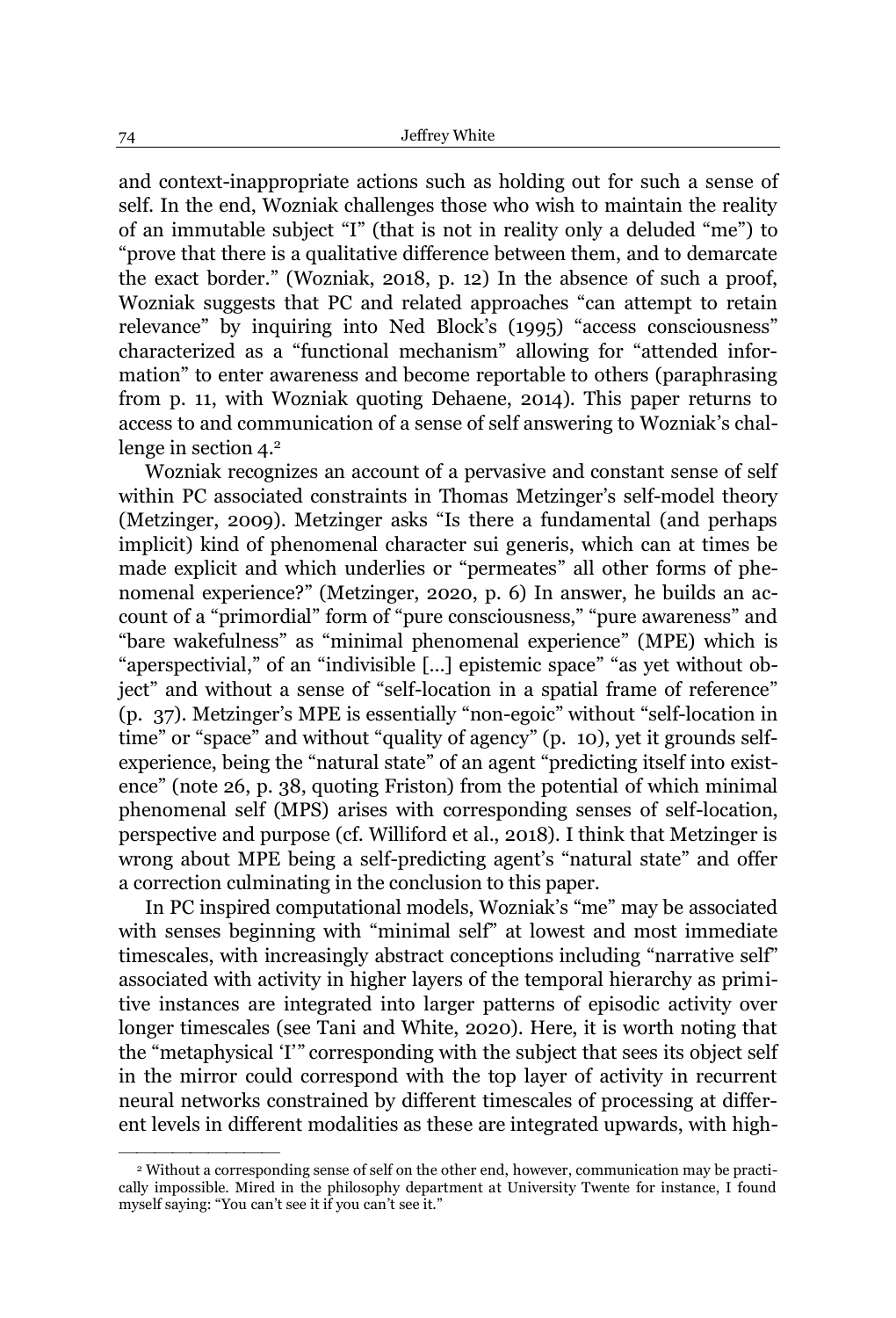er order processes modeling increasing invariance associated with context independence and constancy such as in the case of moral principles and their exemplars. Top-level activity generally is characterized as "intentional" being the final layer corrected given error as prior intentions are enacted and misalignments with perceptual reality mediated through iterative interaction with the object environment (cf. Tani, 2017; Limanowski, Friston, 2020). Goekoop and DeKlein (G&dK) (2021a) characterize such structural dynamics in terms of throughput layers integrating input and output information streams using the image of a "bowtie" and extend this basic model to interpersonal and social dynamics (central to G&dK, 2021b). More is made of these ideas in the next section.

## **3. COMPLEMENTARY VIEWS**

Gärtner and Clowes (G&C) (2020) also assess metaphysical self in the context of Wozniak (2018). On their analysis, using the term predictive processing (PP), such accounts are constrained along two dimensions, one being that self changes as affected by environment, the "mutability" constraint, and the other being that self is multi-layered. Due to these constraints and consistent with Wozniak, on their view PP approaches have difficulty accounting for metaphysical self, supporting what they call "anti-realism" about self, due primarily to the mutability constraint. The present paper offers a PP inspired realist account in section 4.

G&C introduce their "pre-reflective situational self" as a possible account of metaphysical self (Clowes and Gärtner, 2020). On this model, Wozniak's "I" corresponds with a collection of "situational self positions" according to which an agent acts more or less appropriately ("pre-reflectively") in different (including specifically social) contexts. G&C's situational self involves multi-layered processing from pre-reflective to reflective consciousness comparing intentions as possible situations that are determined by and change according to situational demands, in short representing a standard PP account while also accommodating "relational" views in terms of which selves exist in the context of other selves, socially, with each individual occupying a unique position that is essentially (i.e. informed by the embodied mirror system) relative to others. Importantly thus, their situated self is essentially normative as an agent "fluidly and appropriately" adapts "spontaneously and naturally in the context of managing everyday life" (p. 72; compare Limanowski and Friston's "transparent" per discussion below) including while navigating social norms and expectations of others sharing in and contributing to the embodied situation. As the social organism shifts between different contextually dependent roles, its "self-positions" can be thought of as embodied sub-routines associated with feelings, attitudes and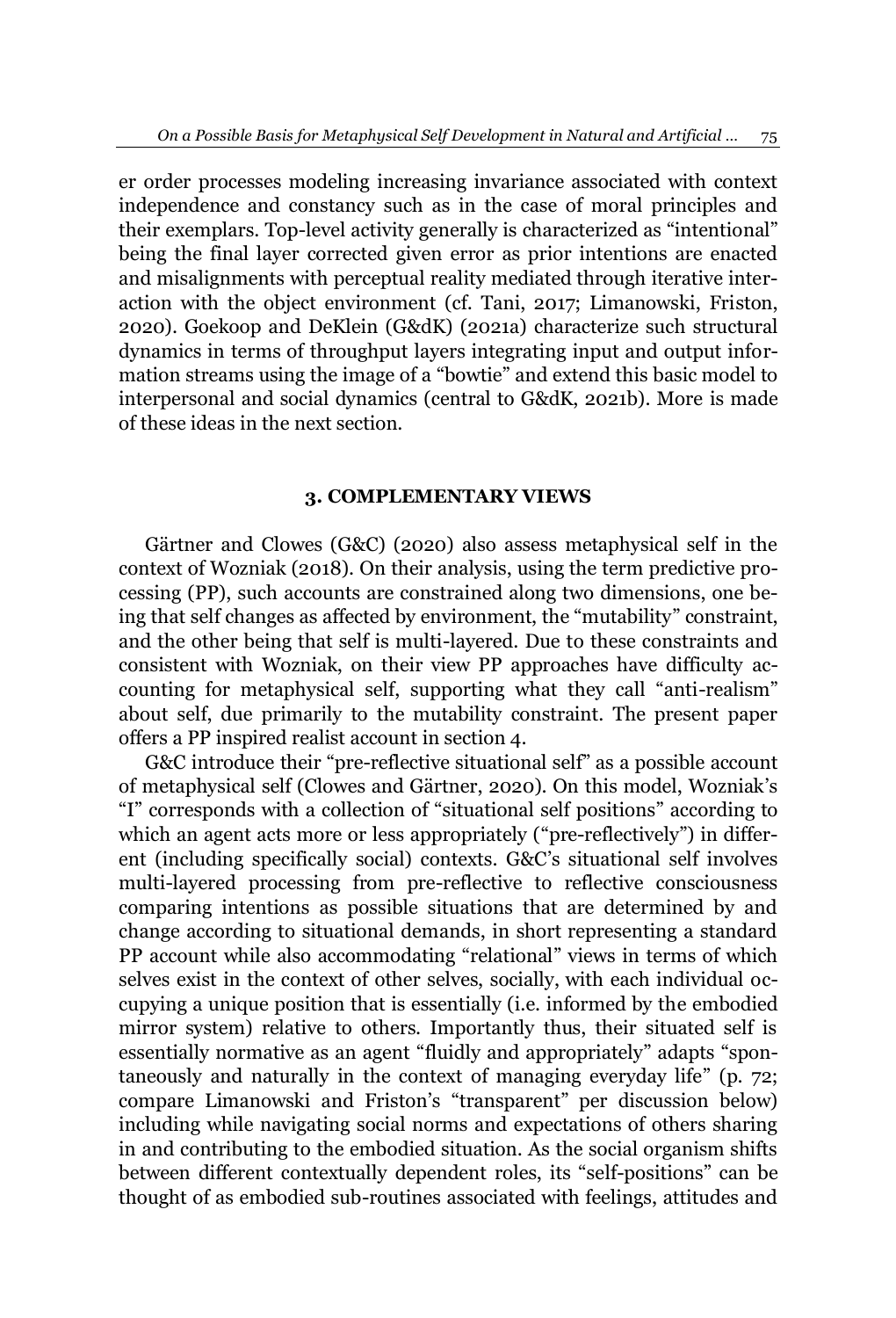emotions more or less appropriate for a given situation, with shifts between sub-routines proceeding unconsciously according to operational context, "pre-reflective," and with the repertoire as a whole associated with metaphysical self.

Cognizant of Metzinger's non-realist "no-self" view, G&C argue that theirs is a "realist" account in which the self is a substantial, "constant entity" and "labile aspect of the phenomenal field which while changing continues to play the same role and, very importantly, occupies the same place" (Gärtner, Clowes, 2020, p.  $73$ ; cf. Newen, 2018). Self is not experienced as a "stable and unchanging subject" but is perceived as mutable, emerging in different ways in context-dependent error-passing upwards through layers of processing, and can be identified with these events as is Wozniak's "me." At the same time, G&C argue that their situational self is constant as ongoing adaptation to situational constraints is essential to uniquely embodied self-perception (cf. Valmisa's, 2021, treatment of situations, similarly). Thusly, G&C take the uniquely embodied situation and associated phenomena to be fundamental to self and so constant, rather than filler to be abstracted away from a formal envelope as does Metzinger.

Dynamic and multilayered, mediated by context-dependent behavioral repertoires more or less skillfully enacted, G&C's view resembles the multistable attunement of ecological enactivism (cf. Bruineberg et al, 2021) for which neurological grounds can be discovered in "ghost attractors" embodied in DMN dynamics (cf. Deco, Jirsa, 2012). And, G&C (2020) survey a number of alternative PP inspired accounts which paint a similar portrait, including that of Chris Letheby and Phillip Gerrans (2017) who account for self in terms of binding across systems as attention and corresponding context-dependent phenomenal contents change. Likewise, G&C review Wanja Wiese's (2019) "SANTA" model accounting for persistent sense of self in terms of attentional shifts that are accompanied by a pervasive feeling of control over ongoing actions (there is a lot of recent attention to this idea in different areas, e.g. Sennesh et al., 2022, in the context of predictive processing and interoception as allostasis; Kahl et al., 2021, in the context of artificial systems; foundationally, see Sterling, 2012). And, on this model, self becomes evident at highest levels of contextually dependent processing.

Jakub Limanowski and Karl Friston (L&F) also locate self at the highest levels of processing (Limanowski, Friston, 2020). L&F write that "the 'self" is "a hypothesis or latent state (of being) that can be associated with a selfmodel" that "arises as (computationally) the most accurate and parsimonius explanation for bottom-up multi-sensory information" (ibidem, p. 3) realized through action in differences between expectation and perceived reality. At the same time, L&F recognize that self involves a special case of active inference that is inward, interoceptive, whereby an agent may act on itself, adjusting internal structural dynamics in order to satisfy goal-directed in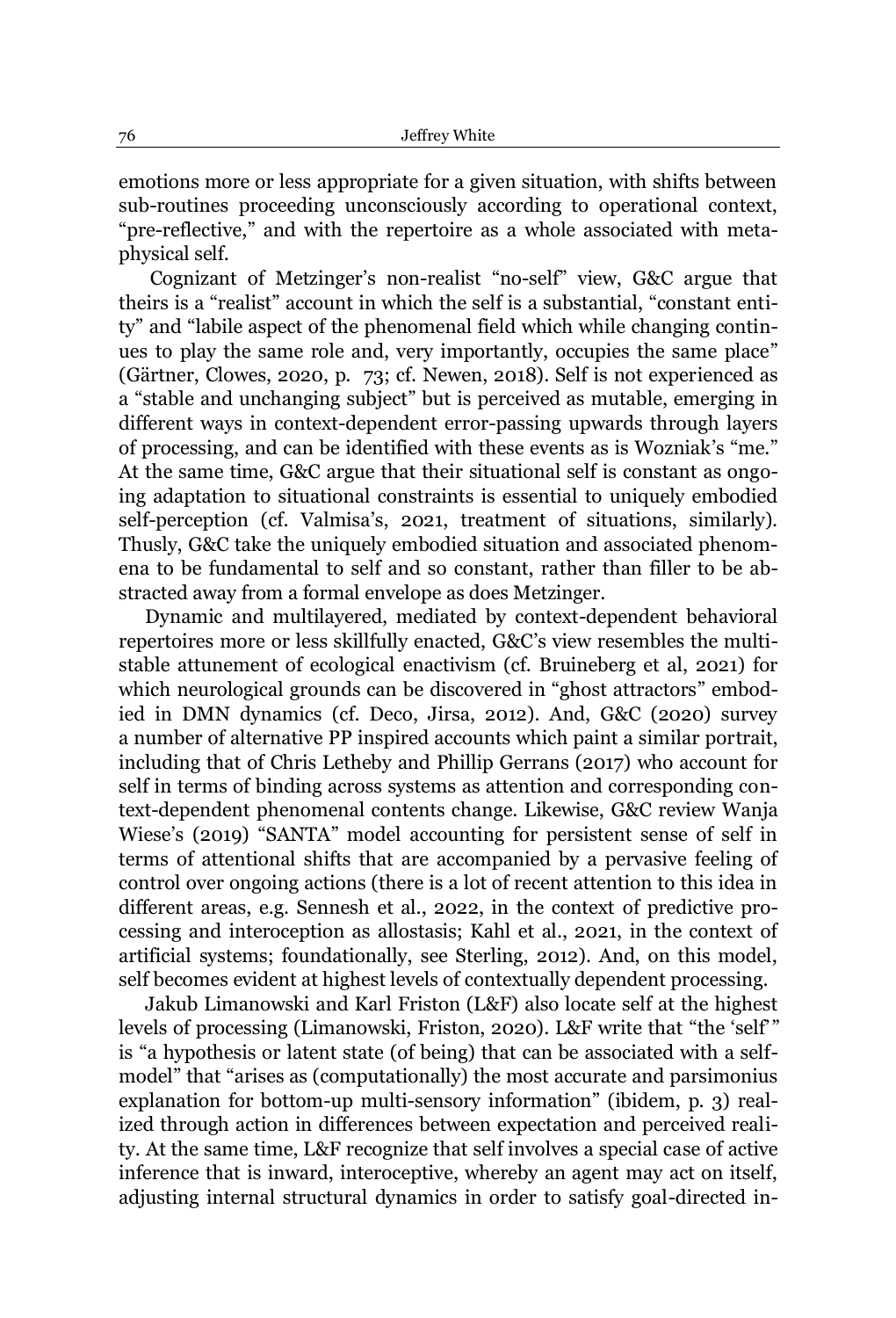tentions in the overall aim of minimizing free energy, e.g. modulating anxieties about uncertainties through meditation. Complementarily, Sennesh et al. (2022) discuss such activity in terms of allostatic control.

L&F (2018) propose an account of self that answers to Wozniak's "I" as transparent intentions guiding actions according to top-down predictions. Following Metzinger's "self-model theory" (Metzinger, 2003), a self-model becomes a phenomenal self-model as intention fails to deliver to anticipation. The basic idea is already familiar, that intentions are enacted top-down through timescales in effort to coordinate with focal aspects of the object environment through action toward situations with reduced uncertainty and with it potential for integrity threatening surprise. Upwards through the hierarchy, phenomenal contents, including "representations" for introspected attention, manipulation and communication, become increasingly invariant in the face of environmental change, with the "reality" of an object, whether material or in the form of a delusion per Wozniak, corresponding with this model invariance. So on this account, an agent becomes aware of its self as an "epistemic agent" as it exercises a capacity to selectively attend to different features of the perceptual stream, and moreover to actively construct action plans and manipulate mathematical forms ("representations") through "introspective attention" exercising "epistemic agency" over a "representational space" (drawing from Blank, Metzinger, 2009; cf. Wiese's "salience object´). Reminiscent of accounts surveyed above, self as an invariant concept corresponds with that bundle of routines by way of which an agent adjusts to the changing world (perhaps as self and world models develop in parallel per Newen, 2018), summarily in order to maintain embodied integrity (of this bundle) in the face of disintegrative change. Like G&C's situational self, this multi-stable capacity for selective attention is constant, and as with Metzinger's envelope, once self-phenomena are abstracted away, describes something necessary for any experience at all (see Pezzulo et al., 2021, for interesting parallels with this envelope structure, as well).

L&F (2020) offer an interpretation of "selfless" experience of the sort from which Metzinger's view emerges—in terms of which self-experience emerges from something inaccessible to introspection. Following Metzinger (2003) an organism proceeds mostly unaware, with "self-models" "transparent" and not present as objects of attention. Naturally, this inclination to routine makes sense, as introspected attention (and higher order thought generally speaking) is computationally and metabolically costly. Accordingly, the structural hierarchy of FEP inspired approaches involves the reduction of complexity and attention-demanding activities into routine operations in order to reduce metabolic demands, thereby freeing up higher-order capacities to attend to outstanding concerns or to rest in transparent enaction of learned priors. So, L&F argue that the transparent state is the basic one, consistent with Metzinger's, G&C's and related accounts, and that what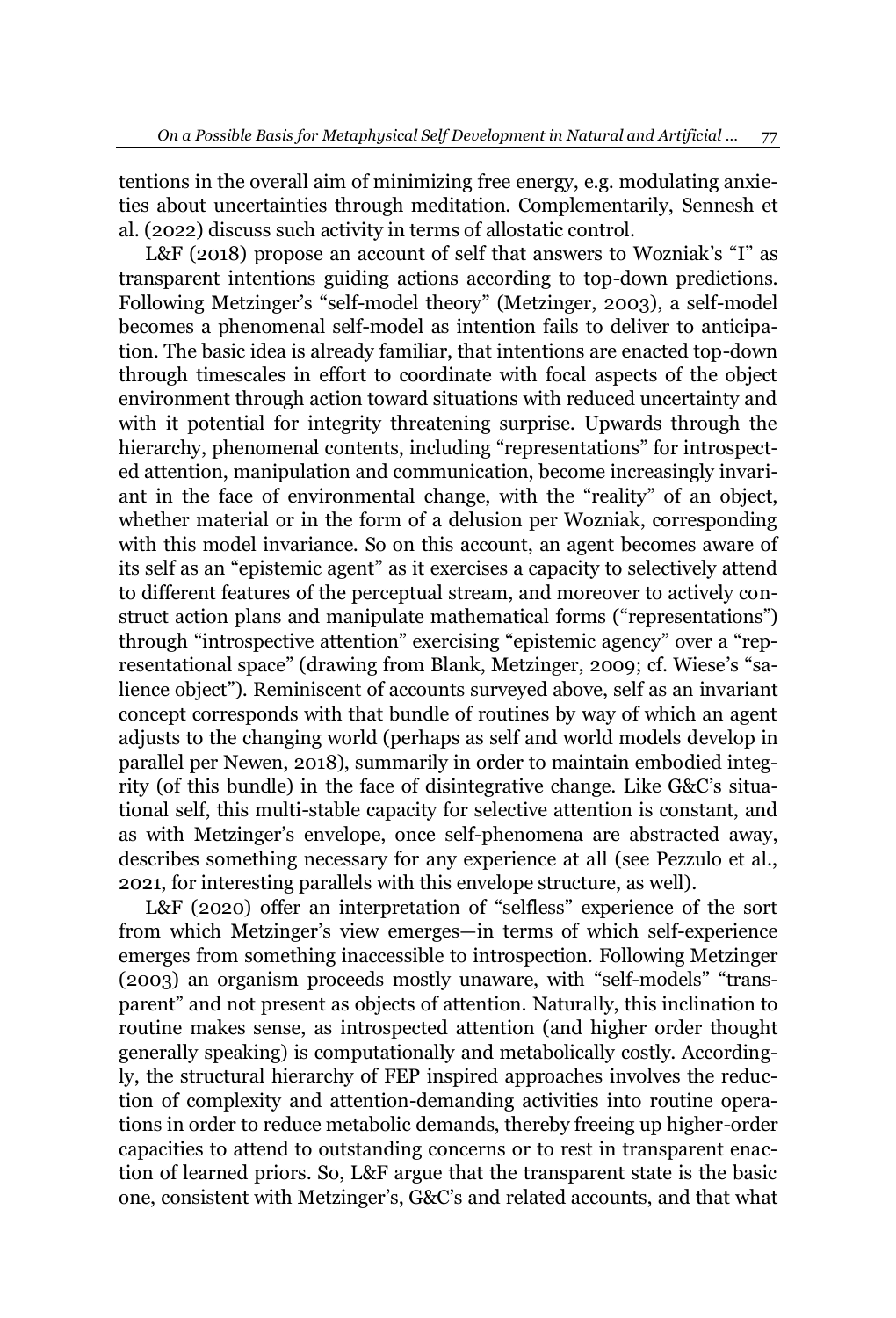is necessary is a constraint on attention in order to keep metabolic costs to a minimum in the ongoing refinement of enacted routines which they discuss in terms of "precision." Precision involves ever-finer-grained determination of world as navigated and self as embodied internal dynamics are revealed through iterative interaction (again, compare Newen, 2018). This includes the social world, and so they offer what is in effect an account of attunement of higher-order processes in development of context-dependent including social-normative sub-routines as in G&C's account and as reflected in contemporary enactivist literature. The present paper accounts for necessary constraints on attention beginning with Ortega y Gasset's "vocation" in the next section.

Consider in this context Goekoop and deKleijne's (2021a) "bowtie" model, with input consisting of multi-modal streams fed upward through a temporal hierarchy established as these streams converge and are integrated with complexity proportional to the "independent contextual cues that need to be controlled by the organism," "throughput" layers (the knot of the bowtie) which bridge input to output streams at higher levels of these processes characterized in terms of "width" of "bottlenecks" associated with intentions as discussed above (p. 264; section  $3.3$ , box 1, p. 263 details the "bowtie hierarchy´), and output streams which feed intentions down the hierarchy in actional coordination with the object environment. G&dK argue that bow-tie structures spontaneously emerge under evolutionary constraints of scarce resources e.g. food, time, satisfying needs by "compressing" necessary operations into actionable intentions e.g. how to get the most food in the least time, which ostensibly may be communicated as a series of steps and/or set of guiding principles (cf. Nyberg et al., 2022, for interesting corollary at the level of goal-related memory).

G&dK link the life-long "outgrowth and sculpting" of bowtie structure "goal hierarchies" with "personality development" as organisms mature through "different forms of associative learning ... in relation to themselves and their environments" (2021a, p.  $276$ ). Roughly, the view offered here is that goal-hierarchies mature at three levels of functionality—self-referential (perhaps associated with self as an active situation, cf. Valmisa, 2021), intersubjective or social (perhaps associated with self relative others as mutual input streams), and normative (perhaps associated with relative invariance of principles and moral exemplars as self models)—over "a life-long process of goal-directed learning" i.e. "personality development" (G&dK, 2021a, p. 276). High-level processes embody "global states" which "harbor some of the most global ('domain general') representations of the inner and outer environment" (i.e. self and world models) and which "bias activity levels in several subordinate brain areas involved in the planning and execution of motor programs, which control a multitude of pyramidal cells and muscle fibers to produce motor action" (G&dK, 2021a, p. 262; here, following L&F,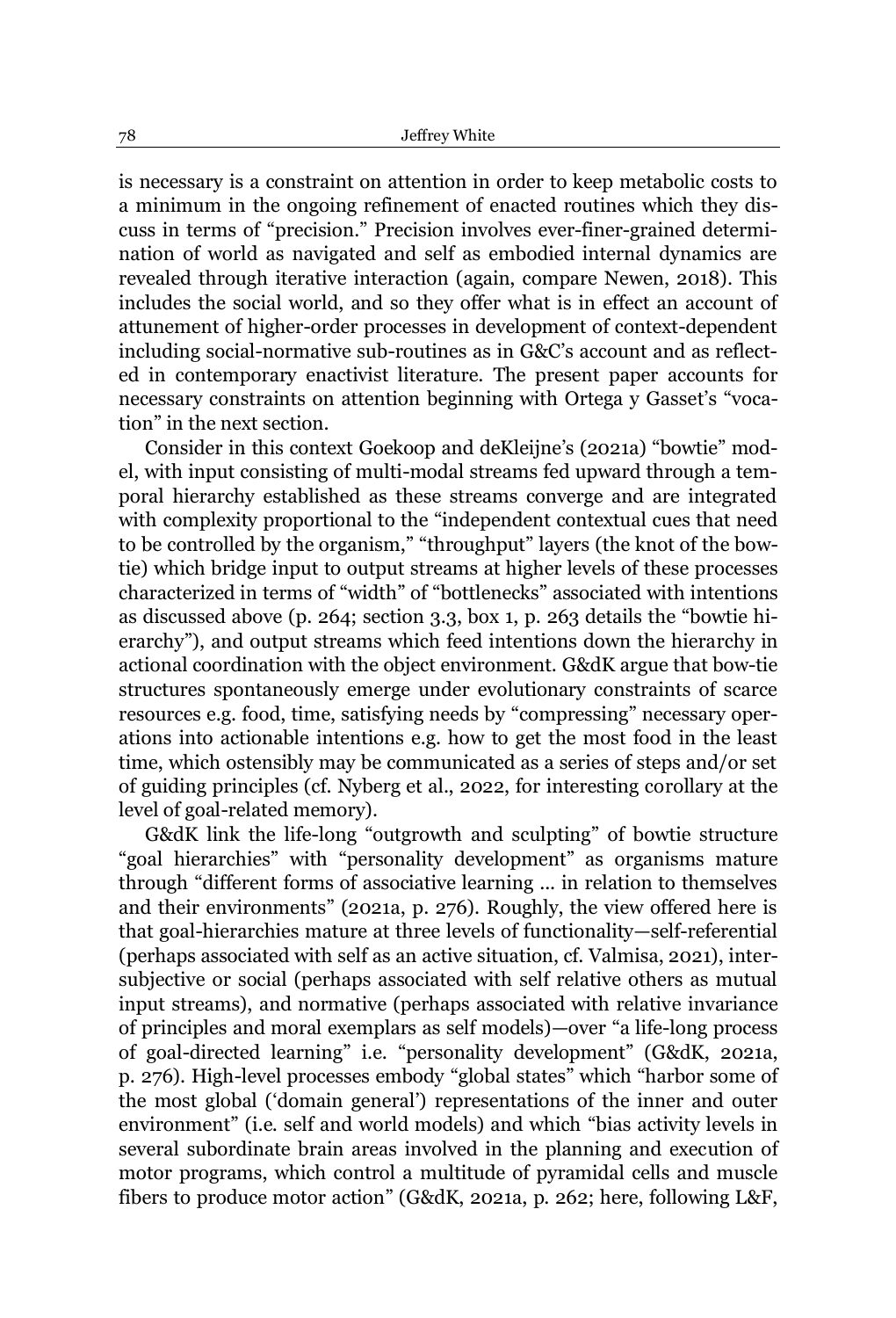we may consider that the learning system aims to increase precision while minimizing path length according to fundamental physical principles via bowtie throughput layers). As with L&F's invariance, G&dK identify mostconnected (highest organizational level) nodes with "social norms and moral values that individuals deem applicable across living systems and timescales´ (G&dK, 2021a, p. 277). Such norms and values can be associated with injunctions not to harm, not to lie, not to use others as a means for one's own ends, with the stress-induced (perhaps due to someone lying, causing harm, and misleading for personal enrichment at the expense of others) incapacity to continue in principled goal-seeking causative of "moral" decay" in selves and social systems thereby affected.

The focus of G&dK (2021a) is to account for the effects of stress on highlevel processes, with excess chronic stress causing mental and personality disorders. The central idea is that higher-level processing is neglected as stress constrains attention to more immediate conditions. With stress, "error accumulates vertically in the goal hierarchy and increases the oscillation frequency of network nodes until energy demand exceeds energy supply ('allostatic overload')" (G&dK, 2021a, p. 276) resulting in metabolic incapacity to retain higher-level goals. The "most connected" (in the sense of small world dynamics) "nodes at the top of the goal hierarchy are most vulnerable to such energy depletion, causing them to selectively overload and fail´ with relevant dynamics "undercontrolled" (G&dK, 2021a, p. 276). Mental and personality "disorders" are evidenced in the "collapse of goal hierarchies" as lower-level demands make higher-level processing impossible, with more "strongly matured" hierarchical structures better able to "withstand the pruning of their hierarchies during a stressful episode" (G&dK, 2021a, p. 276). Briefly, we may picture the throughput layer of the bowtie moving up and down the hierarchical structure in the service of stress reduction through action according to contextual demands. Mental and personality disorders present as incapacities to shift across operational contexts and so to adjust throughput processing in appropriate ways, perhaps resulting in persistent self-phenomena e.g. Wozniak's "delusions".

G&dK distinguish between personality and mental disorders according to how they develop. Mental disorders involve "temporary" dissolution of "high-level (integrative) goal states ... e.g. major depression, psychosis, panic attacks)" while "personality (trait) disorders" or "personality deficits" involve a failure of goal hierarchies to develop normally and to "mature in the course of life´ (G&dK, 2021a, p. 277). On the relationship between stress and different disorders, they point to neuroimaging studies demonstrating reduced grey matter volume in the same areas of human brains downregulated during stressful episodes, with symptoms including "decreased sense of purpose" and involving under-developed "normative functions" as well as "self-referential" and "intersubjective" functions and with, in "(bor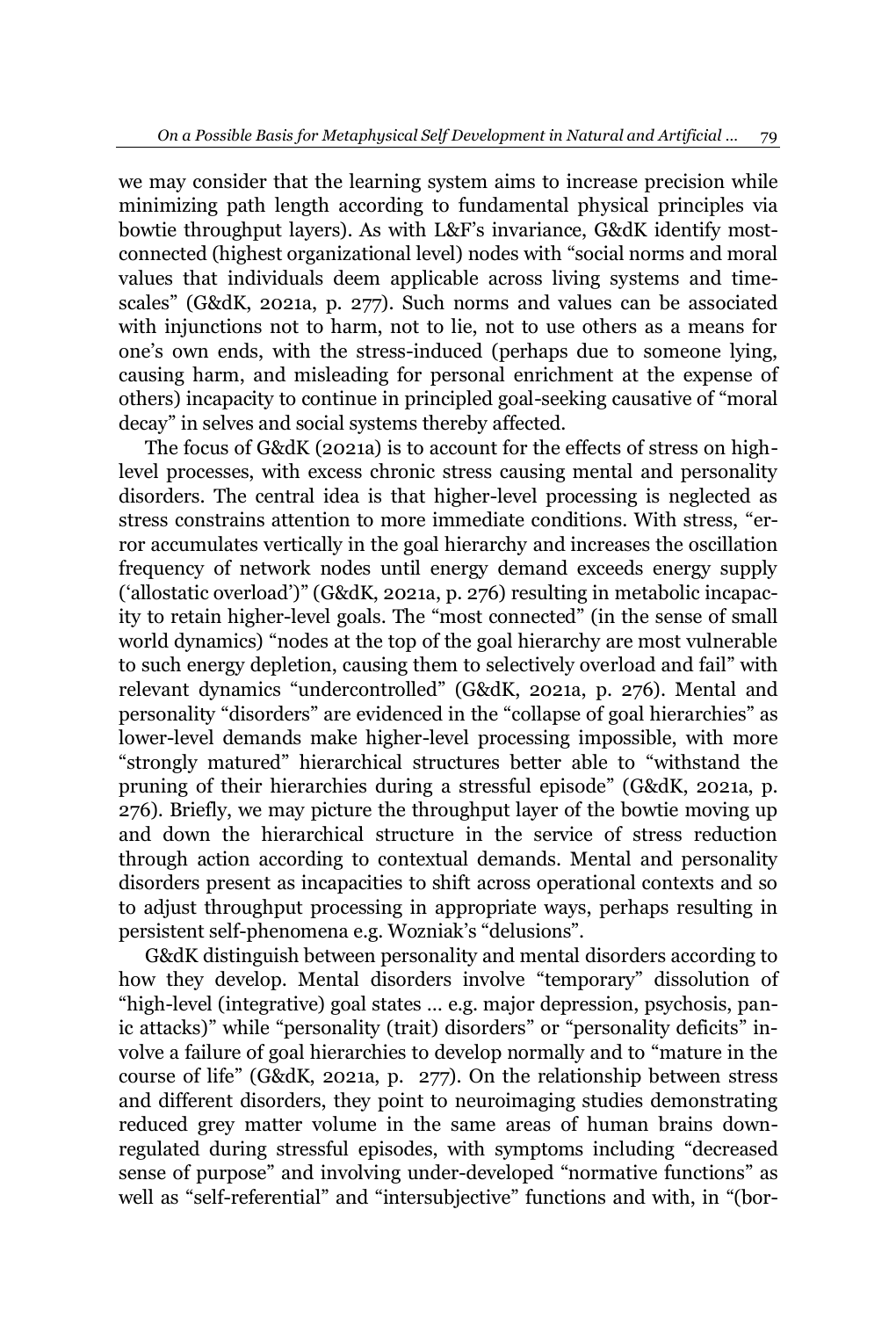derline) personality disorder", "underdeveloped brain areas" involving "the same areas that harbor our world models of self, others and global world views´ accordingly (G&dK, 2021a, p. 276). In the context of their overall view, they note that the word "disorder" is "well-chosen" as sensitivity to certain stimuli potentiates responses which, through circular causality with the triggering environment, "signal a loss of homeotasis" leading to "disease" and "death" and with such dynamics extending to "any scale level of organization, including social levels.´ (G&dK, 2021a, p. 277; cf. G&dK, 2021b)

G&dK (2021a) point to the promise of research into especially pathological interpersonal dynamics emergent in terms of cascades of input-output loops as "undercontrolled (stressed) individuals" develop strong codependencies potentiating "a mutual loss of law-abiding and moral behavior" (e.g. Bonny and Clyde, a home-robbing street gang). On their account, higher levels of social organization including social network clusters demonstrate emergent ingroup-outgoup dynamics and in so doing "may follow" similar rules for network architecture and function (collective inference) as shown in hierarchically organized input (perception), throughput (goal setting) and output (action) parts that are engaged in Bayesian inference<sup>"</sup> (p. 276; cf. G&dK, 2021b). As "vicious cycles in social behavior" emerge due to "insufficient higher-level control" and "typically require an external party´ to interrupt destructive feedback loops, such studies might constructively inform social policy (G&dK, 2021a, p. 276). G&dK thus extend the basic bowtie model optimizing throughput to group dynamics in which individual output serves as input for others. In the case of borderline personalities, for example, the general thesis is that stress during critical developmental periods affects embodied network structure subsequently modulating behavior during stressful periods, which then serves as more or less disordering input for surrounding bowtie systems, resulting in cascading dysfunction at higher levels of organization by way of a mechanisms which may be considered in terms of "resonating minds" (as described by Poppel et al., 2021) as higherlevel processes anticipate goal-hierarchical collapse and act accordingly, thereby establishing potentially dysfunctional norms at higher levels of social-political organization, presumably extending to mass psychosis and hysteria (cf. Bagus et al., 2021).

Situated in co-evolutionary time scales with goal hierarchy maturation tempered by cultural and historical constraints, G&dK's view comes closer to establishing a constant sense of self within a PC consistent framework, one that resists disordering influences. However, holding out for a constant sense of self as a sort of highest-order immutable goal-state, in the face of contextual especially normative demands, would seem to invite charges of personality disorder as the embodied bowtie struggles to maintain such goals against normative stressors, resulting in erratic behavior and so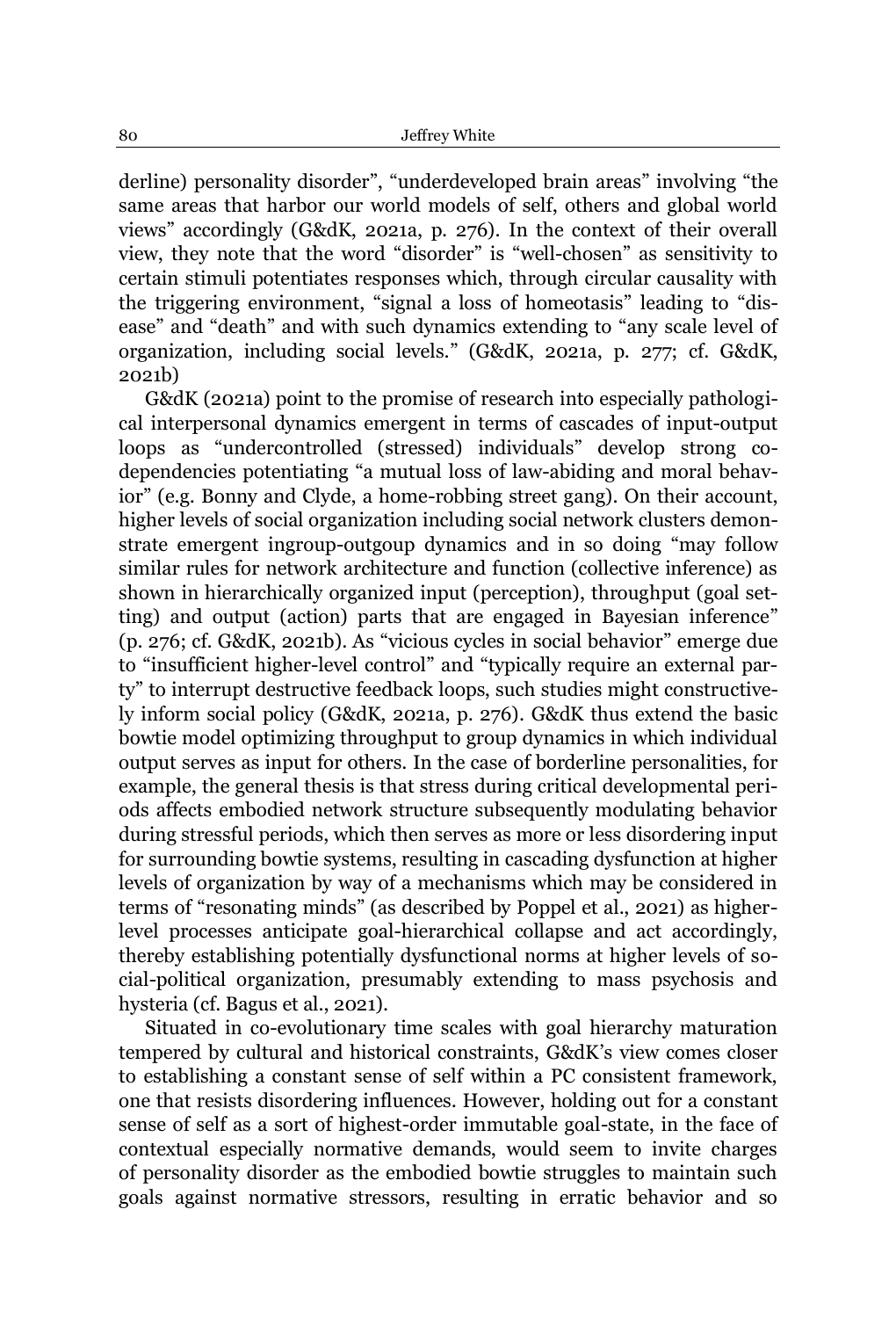apparent dysfunction including norm violation perhaps perceived as immoral. "Maturity" thus might involve letting go of for example deeply principled self-associations, foregoing pursuit of a moral exemplar in resonant attunement to more immediate social expectations.

It is not clear how and when highest-order embodied goals should be foregone due to interests in personal safety, saving others the stress of not "going along to get along" to "fit in" perhaps while risking an expert "borderline personality" diagnosis, especially when trying to account for "evolutionary goals" that presumably are not constrained by current cultural-historical standards, as do G&dK. Why should an agent attuned to situational constraints at evolutionary time-scales give up on these goals, perhaps working to ensure not only the survival of but flourishing future humanity, when confronted by a contemporary political economy which rewards behavior to the contrary, encouraging the exchange of highest-order goals for fiat currencies and material luxuries simply in order to minimize stress for passing personal well-being? Wouldn't the morally principled thing be to maintain those aspirations somehow, suffering the dissolution of lower-level goals including perhaps bodily integrity through unjust punishments and loss of in-group support of contemporaries, instead?<sup>3</sup> This is not clear on G&dK's account, the line between higher-order and disorder. What is missing is an account of the retention of higher-order goals in the face of more immediate pressures, ideally in the form of a mechanism underwriting motivation to order contrary to established norms, that both resists dissolution and that is not also evidence of personality disorder or self-delusion. Such an account is proposed in the next section.

### **4. SELF PROPOSAL**

How might a "metaphysical 'I'" that is not reducible to Wozniak's "me" and that is not constrained to evident norm satisfaction arise in a temporal hierarchy such as those discussed so far in this paper, perhaps formalized for applications in the context of developmental robotics and AI? Discussion left off with bowtie hierarchical goal structures mediating the perceptionaction loop through compressed higher-level intentional layers embodying goals relatively detached from and invariant to environmental change, and

²²²²²²²²²

<sup>&</sup>lt;sup>3</sup> Directly contra Miller et al.'s (2021) recommendation to relax "rigid" associations for long-term "well-being" optimizing for "happiness" in the near-term, note that the present paper works from a teleological understanding of happiness, Aristotelian purposeful rather than pleasant, reinforcing the point that trading principle for personal security may not be of significant value. Summarily, where Miller et al. propose that agents seek slopes for informative error reduction via externally sourced "affordances" in potential self-realization, their account reflects dynamics associated with posterior DMN dynamics but neglects the internal slope corresponding with the metaphysical self as global attractor with corresponding affordances "self-affordances" associated with anterior DMN (particularly dorsal medial) dynamics as developed in the present paper.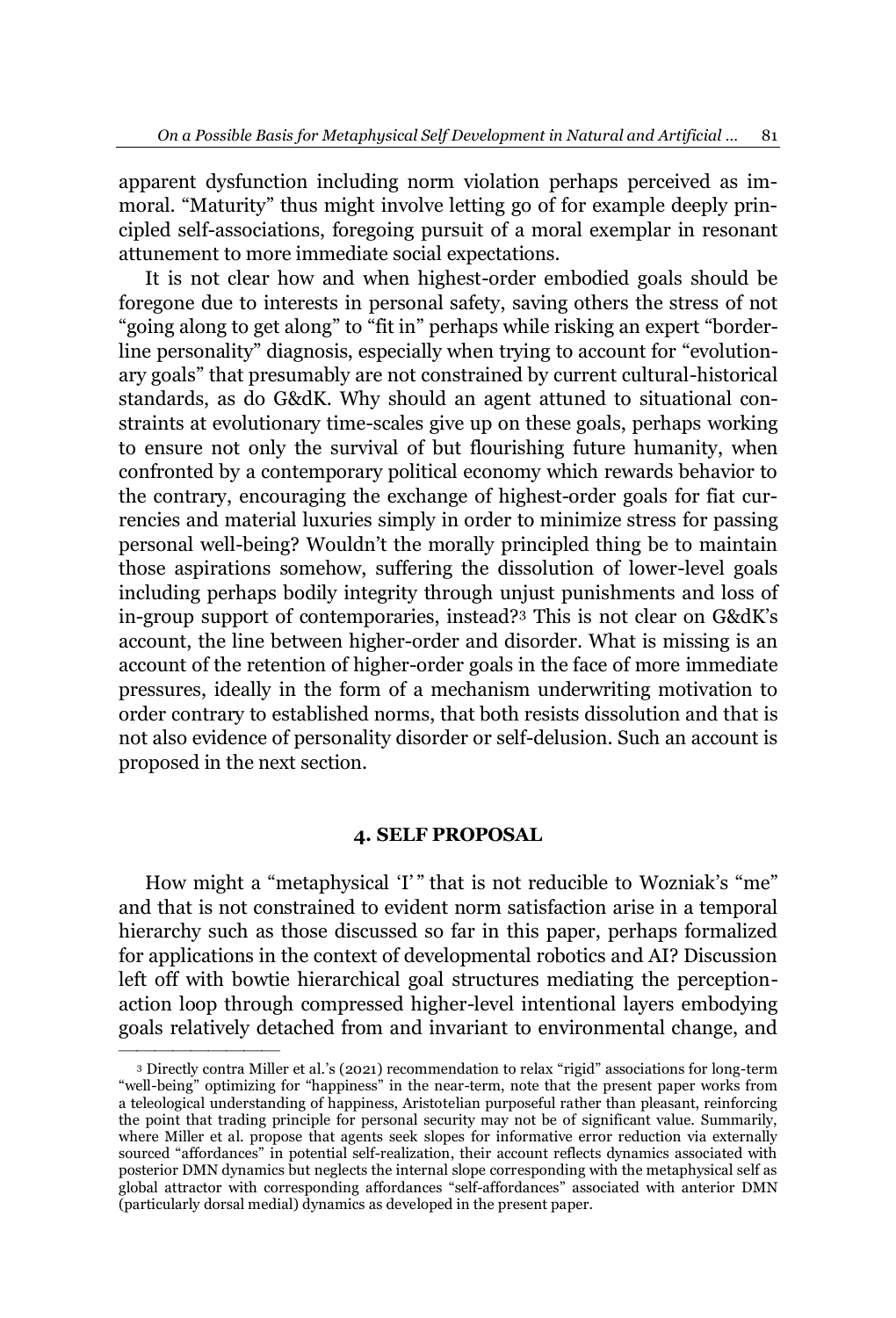with development and ongoing refinement of subservient throughput operations associated with personality development. Whether rendered in terms of enactivist skillful attunement, shortcut throughput layers in human beings or predictive codes passing messages down through computational hierarchies in biologically inspired neurorobots, such PC inspired models minimize error of fit to environment as agents "attune" themselves through enacted prior embodied anticipation in the perceptive enhancement of control over internal (embodied) and external environment (together, G&C's ³situation´). Exercised in the reduction of disease and death inducing stress evidenced in the dissolution of higher-order goals due allostatic overload per G&dK (2021a), self is revealed in the breakdown (in robots, see Tani, 2017, on self-organized criticality and minimal self). G&dK associate resistance to "pruning" of such higher-order processes with "maturity" of bowtie goal hierarchies, drawing into question when and why such pruning is appropriate. When should such processes be dissolved to ensure bodily integrity, or retained through crippling stress in service of progress towards the goal states that they represent, e.g. by attuning to a "new" normal or acting from moral principle, "autonomously" (a capacity in the exercise of which G&dK, 2021a, p. 281, suggest that robots may excel; cf. White, 2020; 2021)?

With change in response to shifting environmental demands associated with Wozniak's "me" and context invariant goals embodied at higher levels of compression of G&dK's bowtie, context-dependent action proceeds via throughput at relatively lower levels, raising the possibility that there might be a sense of self apparent as higher-order throughput potential is not exercised, e.g. "I could do more," or remains yet underdeveloped, e.g. "I can do more," or which most poignantly denies immediate throughput in light of such potential, non-reflectively as an aspect of the embodied situation that is not context dependent, e.g. in the form of conscientious objection, "I will not do that´? A positive answer to this question points to a possible sense of self accompanying each intermediate "me" as one of how context-dependent instances of objective self-determination contribute to or impede actualization of highest levels of a goal hierarchy, aspirations in the realization of which we may associate with so-called "metaphysical" self. This possibility is explored, now.

In metaphysical self, briefly, we are looking for an invariant self-relation across levels of organization from immediate non-reflective to universal moral principle. How might such self-relation manifest in a human being? Some information is available, that the systems in question self-organize in the reduction of uncertainty and with it computational costs associated with tracking unnecessary variables thereby incurring excessive metabolic costs and with this allostatic overload, disease and death. What is necessary is thus a constraint on computation in the service of active inference over the timescales essential to the target architecture, binding personal, intersubjec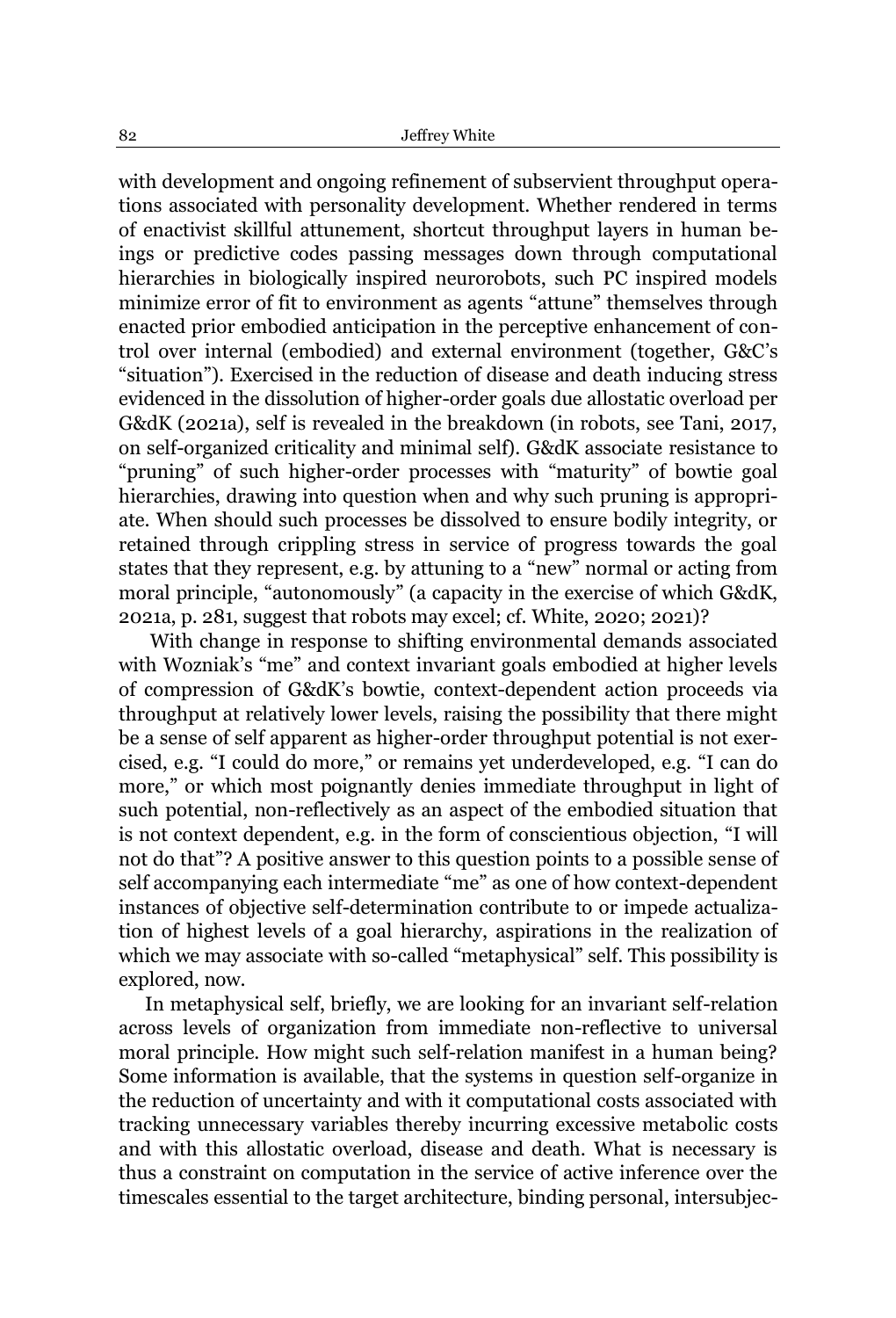tive, social, cultural-historical and relatively invariant principled moral levels, with such constraint answering to the metaphysical "I" as constant and pervasive, both in a realist neurobiological and in a phenomenal sense of always and already accompanying any given instant of self awareness at more intermediate levels.

Consider in this context Ortega y Gasset's (2002) characterization of self as a constant and pervasive phenomena in terms of "vocation" involving the sense of a globally orienting purpose in life (p. 135). Consistent with the preceding PC inspired review, for Ortega y Gasset (OyG), life is futureoriented, a purposeful self-seeking "program" in pursuit of a target state, "one's life's global project" that also serves as the source of value as objects and others either assist or hinder this pursuit (OyG, 2002, note 149, p. 214). Differently from Metzinger's minimal envelope, experience of one's global project is both essential to and fundamentally directed for OyG, presenting as "pressure" on the "evergoing determination of my present [...] exerted on it by my future, i.e. by my vocation or what I have to be, whether I succeed in carrying it out or not (even in part)." (note 158, pp. 215)

Where might such a global project self arise and corresponding phenomenology be grounded in human beings? The default mode network (DMN) stands out as a candidate as it integrates past (memory, hippocampus and related areas) and future (project situations, frontal cortex and related areas) in purposeful imagination of possible situations ("complex goal-directed" ... memory-based simulations") (Schacter et al., 2012) and in autobiographical memory (Spreng et al., 2009). The "default mode network" was originally so called due to observed suppressed activity during task engagement, with greater suppression during more difficult tasks, and with increased activity in non-action contexts, e.g. mind-wandering. Early research characterized DMN activity as an aspect of shifting action across different contexts, with such activity consistent with recent enactivist accounts of "real-life skilled behavior" in terms of "metastable attunement" as suggested in section 2 of this paper, for example. More recent research has investigated taskrelated activity in the context of self-appraisal from childhood to adulthood, finding less activation of the anterior DMN especially the dorsal medial prefrontal cortex (dmPFC) during explicit self-appraisal with increasing age corresponding with self-development over the human life course as an aspect of increased functional segregation of anterior (future project) and posterior (actional) components of the DMN, concluding that reduced connectivity correlates with developing self-concept (Davey et al., 2019). One idea here is that implications of instantial self-determinations require less prospection, as expectations are established through prior routine interactions exercised during the life course, as self-concept stabilizes with experience, consistent with the execution of OyG's program as described above and in a process that we may associate with G&dK's (2021a) "maturity."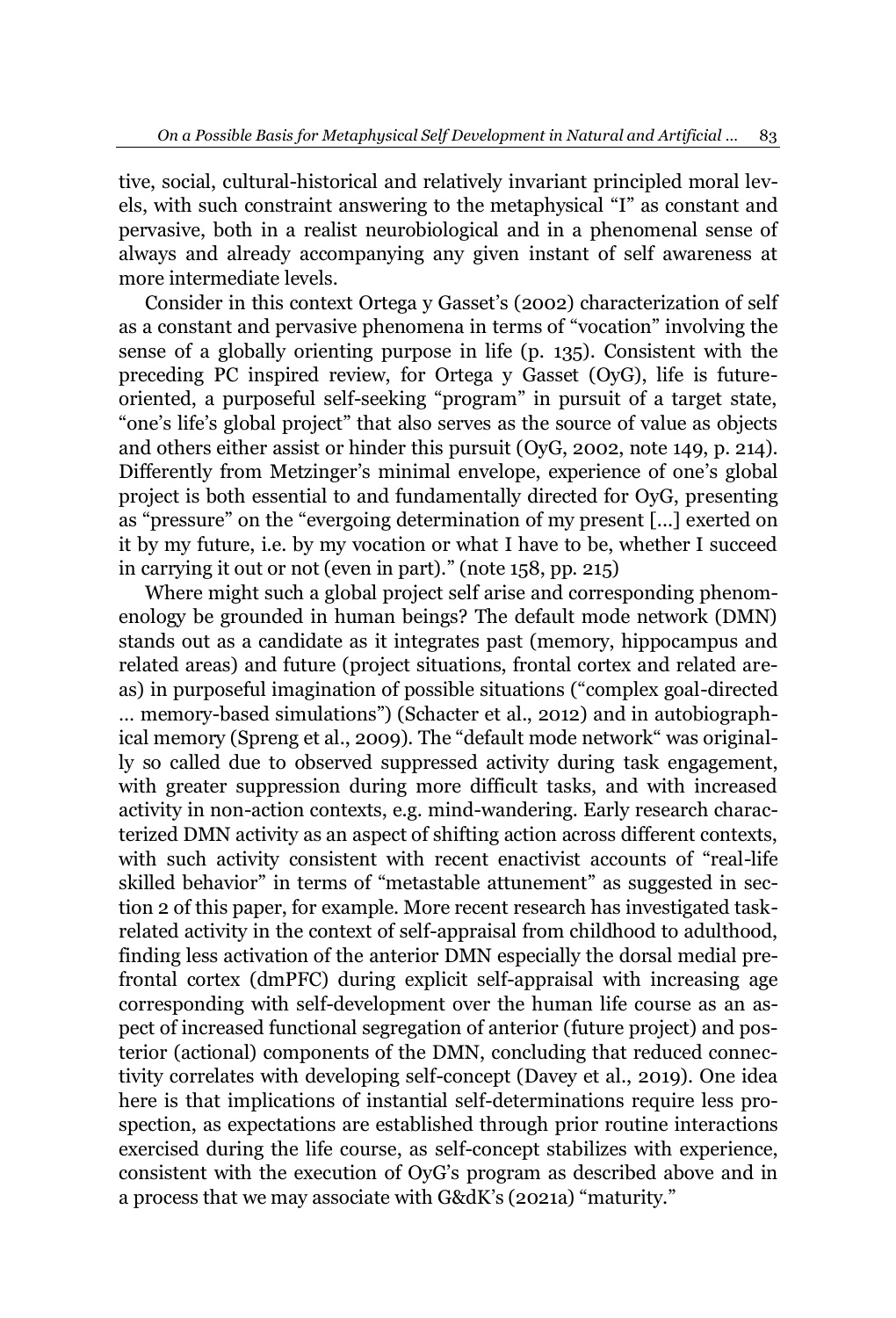Adolescent development of the DMN also involves increased segregation from task-positive network activity during a period when cortical potential is highest, decreasing with adult myelination (Park et al., 2021; cf. Vandewouw et al., 2021) i.e. with maturation. Phenomenology characteristic of this development includes accounting for one's self as a social project for an "imaginary audience" in the construction of a personal "fable" (Buis, Thompson, 1989). Narrative self development has been considered the "highest form of cognitive integration" (Hirsh et al., 2013) with "trouble" in the form of challenges to personal convictions a defining aspect thereof (Bruner, 1997). Interestingly, challenges to "protected" values correlate with DMN activity (Kaplan et al., 2017). Recent research distinguishes between two dissociable DMN subsystems, one associated with "valence" and value, and another with "vividness" and detail of prospective (imagined, possible) situations, concluding that the construction of situations (from memory) and their evaluation as worth seeking are neurocognitively separable processes (Lee, Parthasarathi, Kable, 2021; cf. Pezzulo et al., 2021; also, the inchworm and bivalve model of White, 2014). Finally, distinguishable "conservative" and "disruptive" processes modulate development of lasting brain-wide DMN connectivity during adolescence (Vasa et al., 2020). Together, a relatively radical reconfiguration of the whole brain system is experienced including the rapid growth of the prefrontal cortex (and associated mirror systems) responsible for projections over increasingly distant time scales (Fuster, 1989; cf. Pujol et al., 2021). It is worth noting that increased segregation of DMN and task-positive subsystems during adolescence is associated with higher intelligence (Sherman et al., 2014). Indeed, overemphasis on learning engagements with the immediate object environment in education may be undesirable for human childhood development, as this separation may be inhibited (Immordino-Yang et al., 2012).

The proposal here is that the differentiation of developing frontal areas during adolescence from processes embodying action routines and value associations adopted during childhood potentiates the development of a relatively detached, globally orienting project future self-situation. This proposal is complementary to contemporary work in embodied cognition on development of self and consciousness in the context of PC and related approaches. For instance, Anna Ciaunica and colleagues suggest that embodiment within another body during gestation constitutes an "original prior" constraining ongoing development of the organism. On this view, gestation serves to prepare the developing organism for "co-homeostasis" during dependent childhood. And, the present view adds to Ciaunica and colleagues' view that adolescence represents an equally necessary stage wherein individuality emerges in the projection of a uniquely embodied project self-situation (cf. Ciaunica et al., 2021; Ciaunica, Safron, Dellafield-Butt, 2021).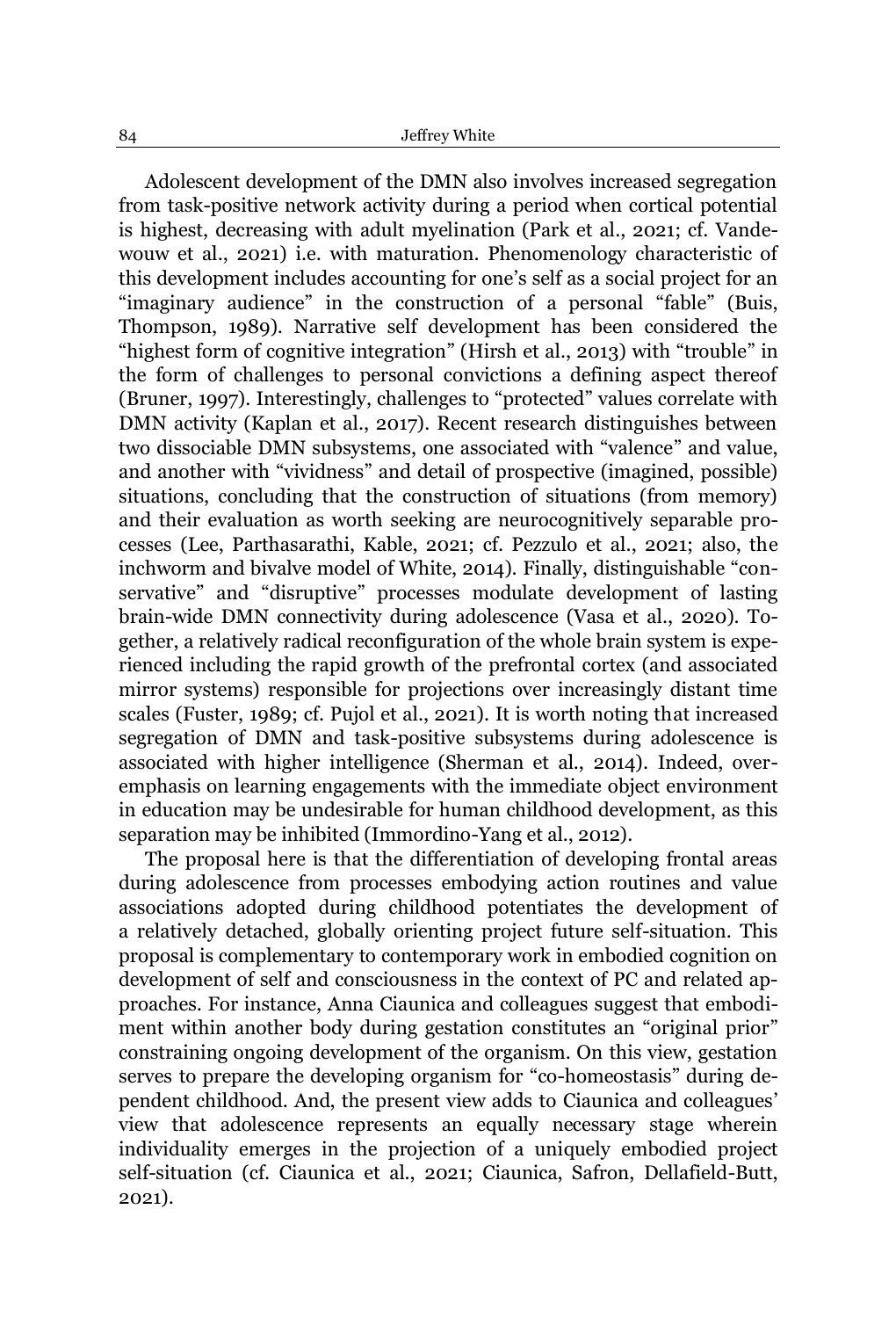On the present view, life as a global project "I" emerges through more or less normal development of especially the valence associated subsystem of the DMN as a more or less clearly conceived sense of purpose to realize these values in routine interaction with the social and objective world, and around which contextually specific, task-positive subsystems thereafter develop and are organized. Practically, each phenomenal "me" enacted during particular recurrent contexts in life such as when acting as a researcher, a family man, taking care of children, or exercising in a gym, can be represented as a set of sub-attractors of the DMN (corresponding with various bundle accounts surveyed in section 3, above). Valence (answering why these operations are worth performing and refining with increasing precision through directed epistemic agency over the life-course) binding these together develops as a global project "I" that can be characterized as a global attractor with the corresponding sense of self as purpose in life emergent as target valuations segregate from perceptual reality during segregation of developing highest-level default mode from task-positive neural processes.4 Summarily thus, target state conditions embodied in these processes present as a life-long global project to bring the perceived reality in line with project values, with the felt tension between beginning and end situations accounting for phenomenality answering to Wozniak's "metaphysical 'I'" as well as to OyG's pressure on the present from the future. And, different senses of "me" emerge (including common uses of "I" that Wozniak would classify "me") as each uniquely situated self-seeking program is executed in circular interaction with the shared, objective world, towards embodied project ideals.

OyG's "vocation" answers to Wozniak's metaphysical "I" in the sense of a "lifelong persistent stream of consciousness" as it realizes aspects of itself as component instances of episodic "me" through interaction with a more or less undetermined and under-controlled world. This self-consciousness is not limited to the immediately embodied situation including conformity to social norms, and rather extends across representational time-spans to include invariant values and universal moral principles. Recalling G&C's (2020) relational self-positions within the scope of G&dK's (2021a) evolutionary goals, OyG's greater philosophy emphasizes that each individual occupies a privileged perspective on the shared world with unique potential to contribute to its ongoing determination as a common project through communication of personal experience, making history. The execution of this program, as such, is not a process that is reducible to activities arising between some fractions of brain activity such as might be the case with Wozniak's "delusion" or even necessarily within the confines of an individu-

²²²²²²²²²

<sup>4</sup> This is the slope for informative error reduction missing in Miller et al.'s (2021) account of "happiness" as global attractor.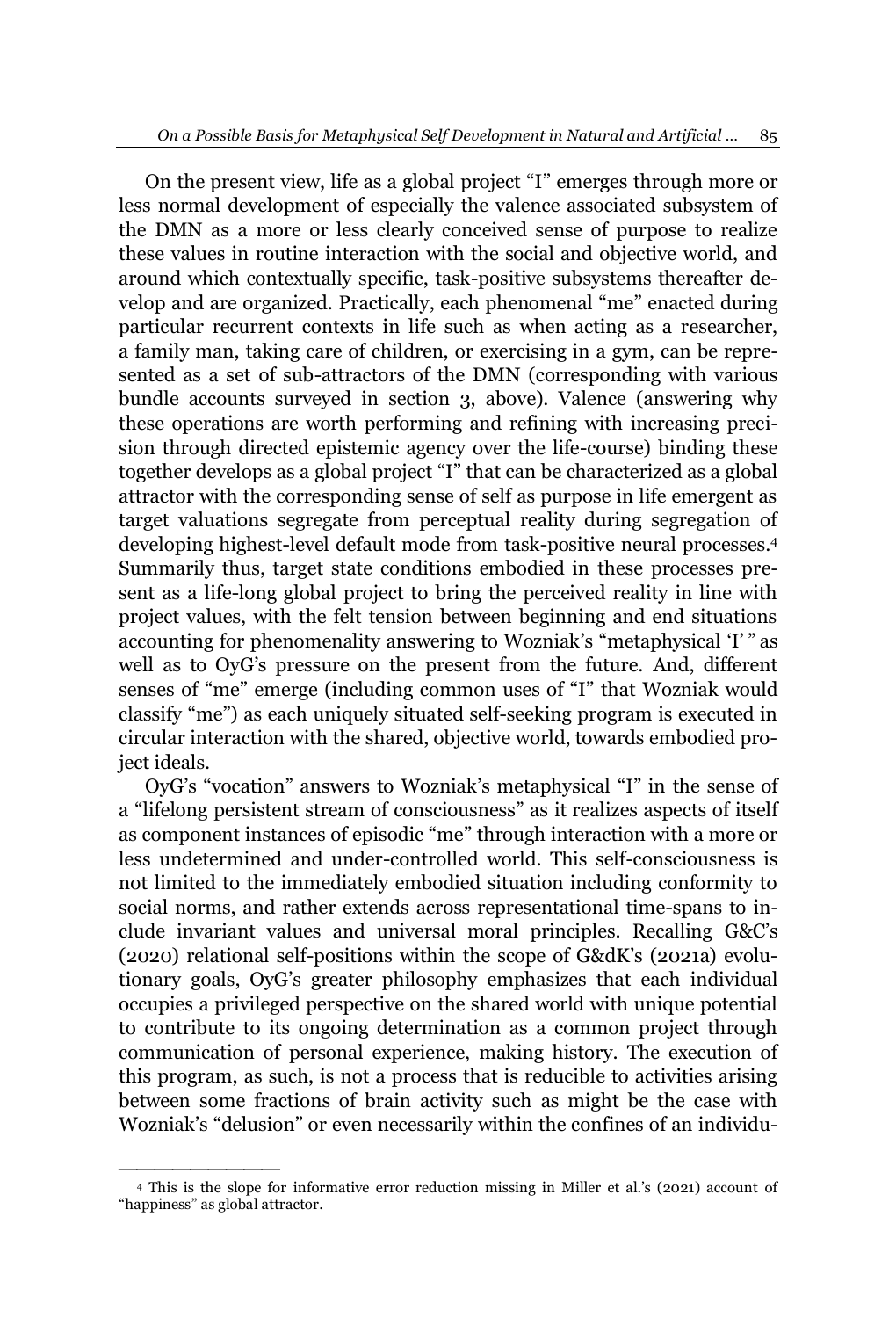al organism. Rather, OyG's vocational self seems to represent that constant aspect of self brought forward in G&dK's concept of higher-level goals established by an evolved "active inference engine" (G&dK, 2021a, p. 260) amongst other evolved active inference engines with similarly embodied aims.

Interesting in this context, Jesse Bettinger and Timothy Eastman (2017) consider biological cognition in terms of anticipation of self characterized as "predictive model space" that is "counterfactual" in the sense that "the model is an imperfect model trying to optimize its predictions and learn about the system it is modeling´ (p. 114). The idea is already a familiar one, that cognition is essentially anticipatory, depending on established neural processes to respond to perceived reality—"information is encoded through synaptic weighting, and the confidence (or precision) of predictions can be altered by hierarchical gain modulation operating as generative models of the system regarding incoming sensory data" (Bettinger, Eastman, 2017, p.  $112$ ) – and preparing for most likely outcomes, with "predictions" being "contingent on actual sensory data to become active." (p. 114) Reviewing Alfred North Whitehead and the notion of "proposition," Bettinger and Eastman (2017) distinguish between "prehending" (perceiving) subjects and "logical subjects" in a way reflecting Wozniak's distinction between "me" and "I" mapped onto the perception-action cycle, with "me" upstream and "I" down consistent with preceding discussion (especially of L&F in section 3). On this account, prediction error is fed upstream, becoming the phenomenal "me" while the "I" is characterized as a "might be" on the propositional model of putting forward possibilities (predictions) towards which the living system then pulls itself through action "to maintain a inner-range of state values" evidencing "future-to-present (syntopic, attractor) logic" and apparent "backwards-in-time causality" in contrast with non-living physical system dynamics characterized in terms of "usual past-to-present" efficient causation (Bettinger, Eastman, 2017, p. 117-118), reminiscent of OyG's vocation.

In a way, Bettinger and Eastman capture the intention of the present proposal, with metaphysical self held out as a position to be realized through lifelong self-development. When asking "to what end" such anticipatory systems form, they answer to fulfill "existential needs before those needs become a crisis" (Bettinger, Eastman, 2017, p. 115, quoting Coffman, Mikulecky, 2015) and explore the roles of the salience network in conjunction with midline structures to constrain attention in the exercise of control via allostasis, but limit discussion to retention of individually embodied biophysical integrity. The present view considers the life-course of the organism as modulated by adolescent development as essentially propositional in that a global project ideal is embodied that thereafter serves to constrain cognition to temporally extended values in solution of evolutionary prob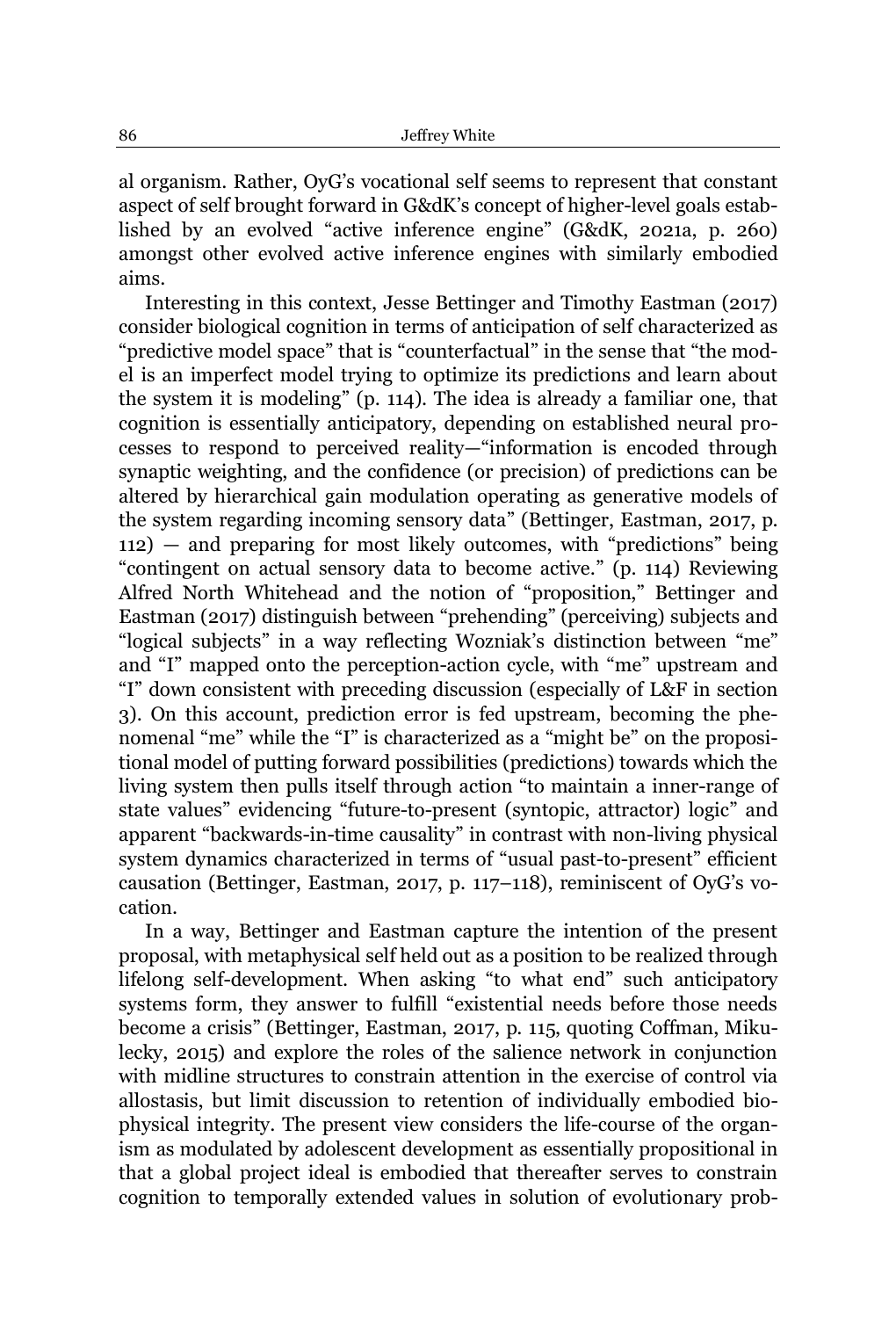lems confronting the organism population as a whole, with such ideals informed by development of mirror neural systems thus shaping project ideals in a way that these may embody values independent of individual bodily integrity e.g. principles worth dying for, altruistic aims, rather than local, context-dependent attractors.

Finally, with this comparative account, Wozniak's challenge to "prove that there is a qualitative difference" and "to demarcate the exact border" (Wozniak, 2018, p. 12) between metaphysical subject and its ongoing iterative self-determination can be answered. The image of metaphysical self as essentially propositional places a forward project ideal against more immediate lower-level throughput processes satisfying the stipulation for an invariant self-relation with which this section began. It associates Wozniak's ³I´ with the feeling of being always and already in the context of progress towards defining values, as a program working to solve what is essentially itself as a uniquely embodied potential solution to evolutionary problems by bringing the perceived reality in-line with project ideals. Ongoing cognition on this model involves testing counterfactuals "as if" actually embodied selfpositions (cf. Bettinger, Eastman, 2017; G&C, 2020) in resolution of this embodied project, effectively bridging inherited situations with ideal end states as moderated by adolescent development. Here again, it is important to emphasize the functional segregation of valence and vividness subsystems. With progress towards embodied project ideal, self is objectively determined, and contextually specific "me" related accessible details are embodied with associated processes maturing through iterative interaction toward this end (in this way answering to Wozniak's intuition that PC inspired inquiries into self might focus on so-called "access consciousness" as accessible details are encoded in the context of this metaphysical selfpursuit; cf. Davey et al., 2019).

## **5. DISCUSSION**

With OyG's global project, we have the constant and pervasive sense of self answering to Wozniak's "I" that is objectively determined as an embodied inference engine engaging in "what if" processing over self-delimited predictive model space. Why should such higher-level goals develop, outstripping given contextual demands? The idea is that the metaphysical self as project ideal self-situation develops in response to emerging threats to evolutionary goals at levels of organization beyond the individually embodied agent and extending to all similarly embodied (here we may follow Kant in saying "rational") agency not necessarily limited to human agency but deriving from a similar process of adolescent development in other living systems, also (cf. Ledoux, 2021). Accordingly on the present view, self is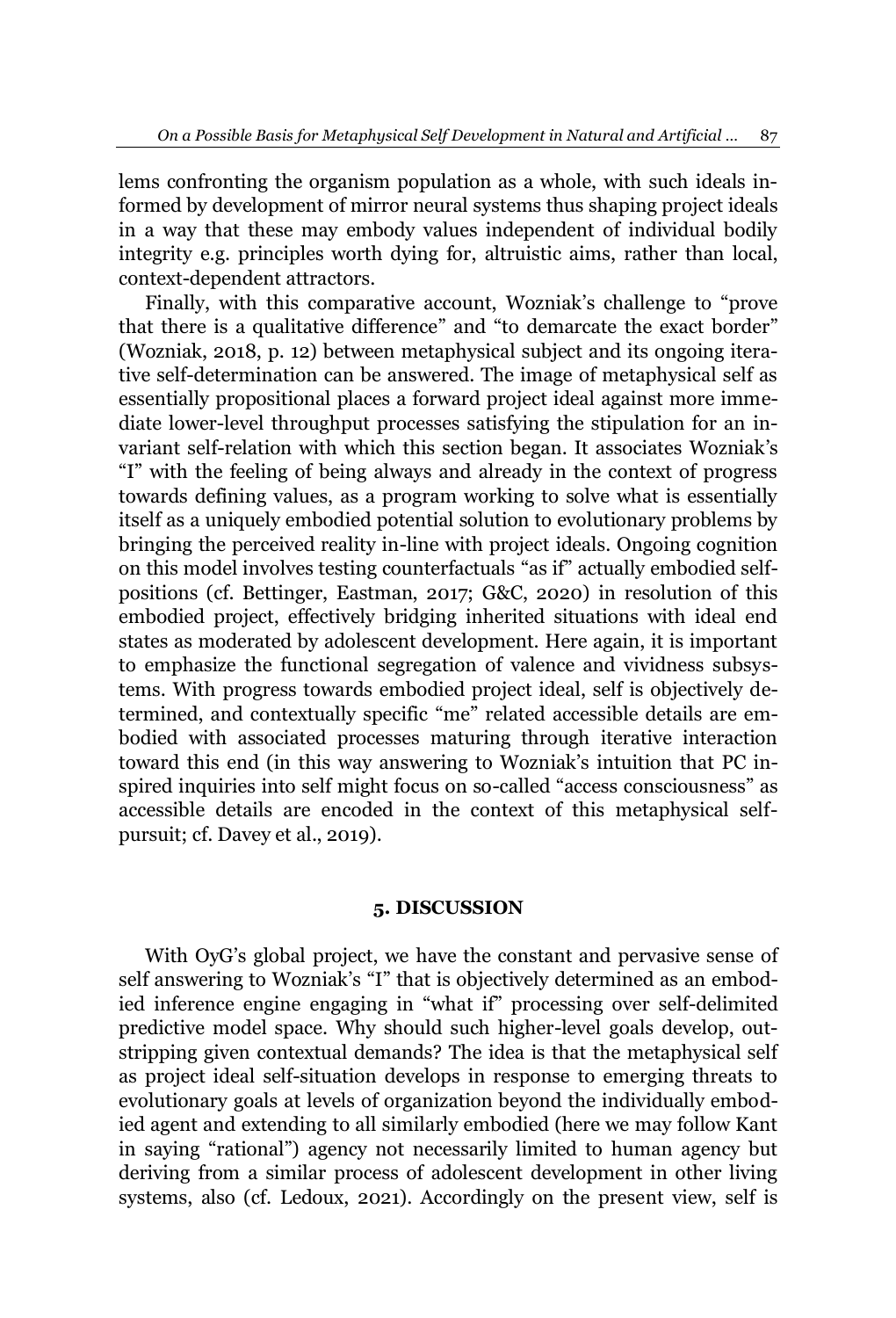essentially purposeful, extending over the course of an anticipated life-span with the potential to represent target situations which an agent may not realistically anticipate inhabiting, e.g. Kant's Kingdom of Ends, though orienting intermediate action towards such ends, regardless.

The notion that the metaphysical self emerges as a globally orienting project binding current with ongoing and future actions in iterative selfdetermination towards a final project self-position, embodied as a unique proposition that "might be" a solution of evolutionary problems, and that forms during adolescent (highest-level) neural development, allows us to revisit the image of the bowtie. Emphasizing the temporal binding between perceptual instances, we may consider a "traveling bowtie" as one that binds perception and action in a nested goal hierarchy with throughput traveling across levels of processing according to contextual demands and with self actualized in this process. Moreover, consider in this context the heterochronic development of human beings i.e. from prefrontal to hippocampal processes as mediated by the thalamus perhaps specifically the reuniens nucleus (cf. Smaers et al., 2017), alongside changing default and task positive network connectivity, adding another dimension to the journey of the traveling bowtie as it matures over the life-course.

Recalling G&C's (2020) analysis in this light, a "realist" view of something like Wozniak's metaphysical self is constant in a way that is not captured in the traveling bowtie and the context-dependent bundle-theories that it represents. Rather, the "I" per OyG's vocation shapes experience regardless of context. One candidate grounds for constancy in the face of contextual change exists in L&F's  $(2018)$  "confidence" in project predictions. Confidence, though phenomenally context-dependent, is constant in that it always involves holding current alongside other, potentially embodied situations, in a way consistent with G&C's self-positional and Bettinger and Eastman's propositional selves, with agents constantly coming to terms with changing situations in a bottom-up and top-down manner (cf. White, 2010, 2014). Another empirical approach which touches on the omnipresence of metaphysical self is available in Andrew and Alexander Fingelkurts and Tarja Kallio-Tamminen's (Fingelkurts, Fingelkurts, Kallio-Tamminen, 2020, 2021) characterization of "witness consciousness" which, like the present view, draws on interplay of subsystems of the DMN. What is absent from witness consciousness is the sense of orientation and with it purpose and source of meaning in life, as with Metzinger's minimal envelope. Absent from L&F (as well as Miller et al., 2021) is how drive to minimize uncertainty informs OyG's vocational call to order apparent disorder from one's unique place in history thereby becoming a solution to G&dK's evolutionary problems through more or less freely directed development of personal potential.

How might such orientation to work, increasing order at personal expense, be best compressed and communicated? Consider the model of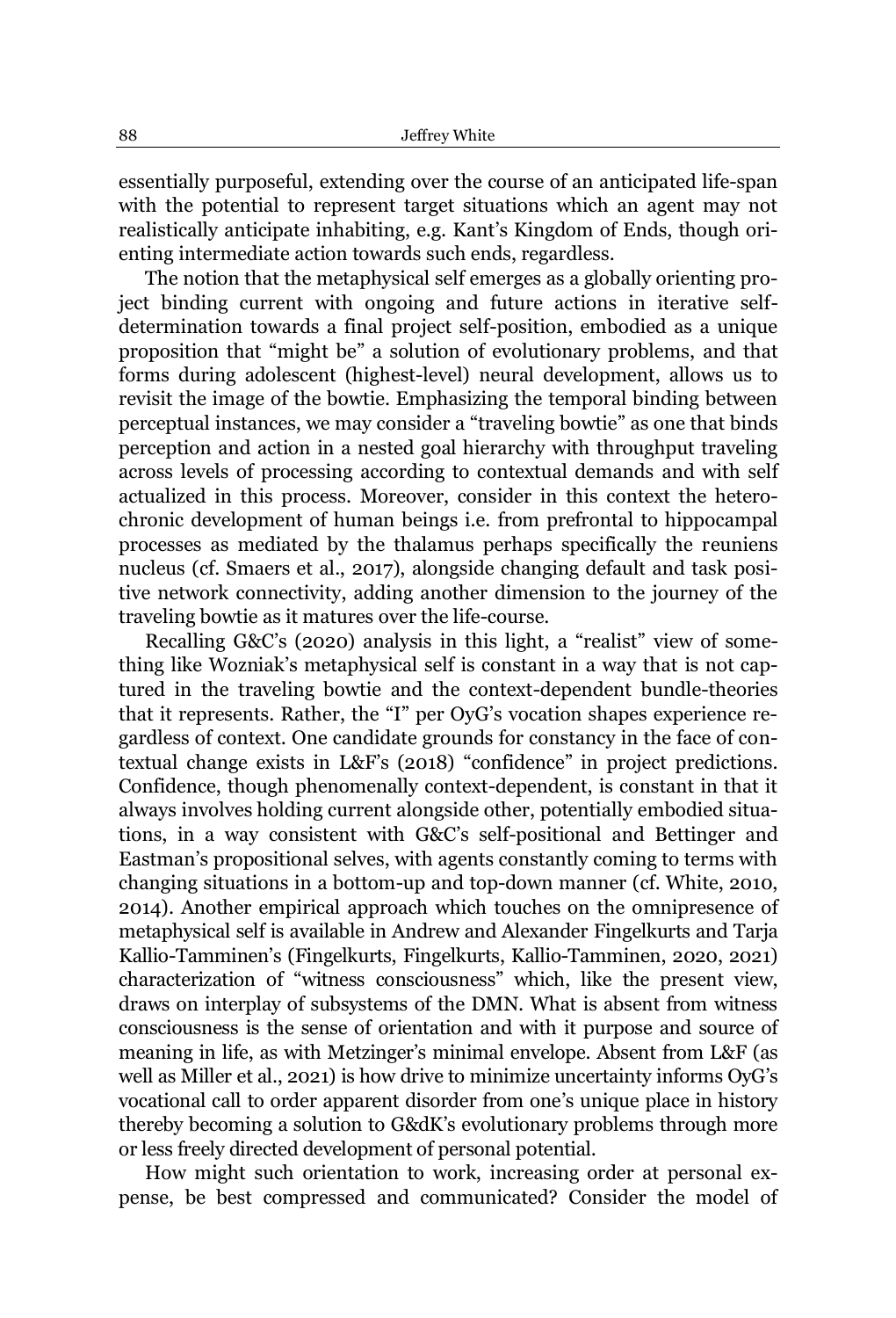a Platonic cave in complement to the bowtie model architecture, as it articulates a similar input-throughput-output dynamic while capturing the constant orientation to act towards the highest potential of OyG's vocation, making explicit the uncanny sense of self more or less present during routine short-circuits characteristic of metaphysical self according to the present view. There are three sections to the model. The cave represents routine conformity to social norms. The mountain above the cave represents one's highest potential self-situation in the representational space of ideals i.e. Mount Olympus, home of the Gods, corresponding to embodied global project per OyG. And, the reflecting pool on the plane between them under the shade of a tree affords a view of one's self as an object of reflection in front of the mountain behind that "me" representing one's highest calling, which together represent cognizance of purpose in life to achieve that project ideal and satisfy the judgement of the Gods. Ascending and descending the cave corresponds with input-throughput-output on the bowtie model, with the "I" perceived in the difference between the current reflected "me" and who one must become through one's life's work per OyG.

When gazing into the reflecting pool, "I" see "me" recalling Wozniak's resurrection of Wittgenstein's mirror. At the same time, changing focus I can see the mountaintop looming above the surveilled object "me" and against the ideals of which I can feel the space of my progress in selfdevelopment towards this highest aspiration. Recalling OyG's pressure from the future on the present, to become what I need to be or fail, one can imagine that it pulls the eyes upward and away from the downward gaze in the direction of the cave which orients agency in norm-seeking and exercising embodied routine per G&dK's short-circuits, effectively toward procedural self-unconsciousness through sufficient precision. G&dK's "personality development´ may be seen to involve the balance of forces in either direction, with "maturity" involving the pruning of project ideals cognizant of the homeostatic cave environment in the minimization of stress. On Plato's account, the philosopher who represents this pressure to look upward, communicates the potential above the cave basin and reminds the slaves of their inner duties to seek their true vocations through action, is poorly treated by norm defenders, as the reminder of neglected higher-order goal-states causes stress, as if the cave environment were the one worth seeking, after all (cf. Miller et al., 2021). Here, we may compare Martin Heidegger's "fallenness" to the cave-bound condition, with sense of metaphysical self revealed in the call of conscience that he associates with philosophy (Heidegger, 1998).

The sense of self as outstanding, as propositional, and as represented by the distance between reflected "me" before the mountain-top of one's project ideal, is not captured on the bowtie models. The movement up and down from cave to reflecting pool may be captured by the traveling bowtie. But, the metaphysical self is the view on the present from the summit of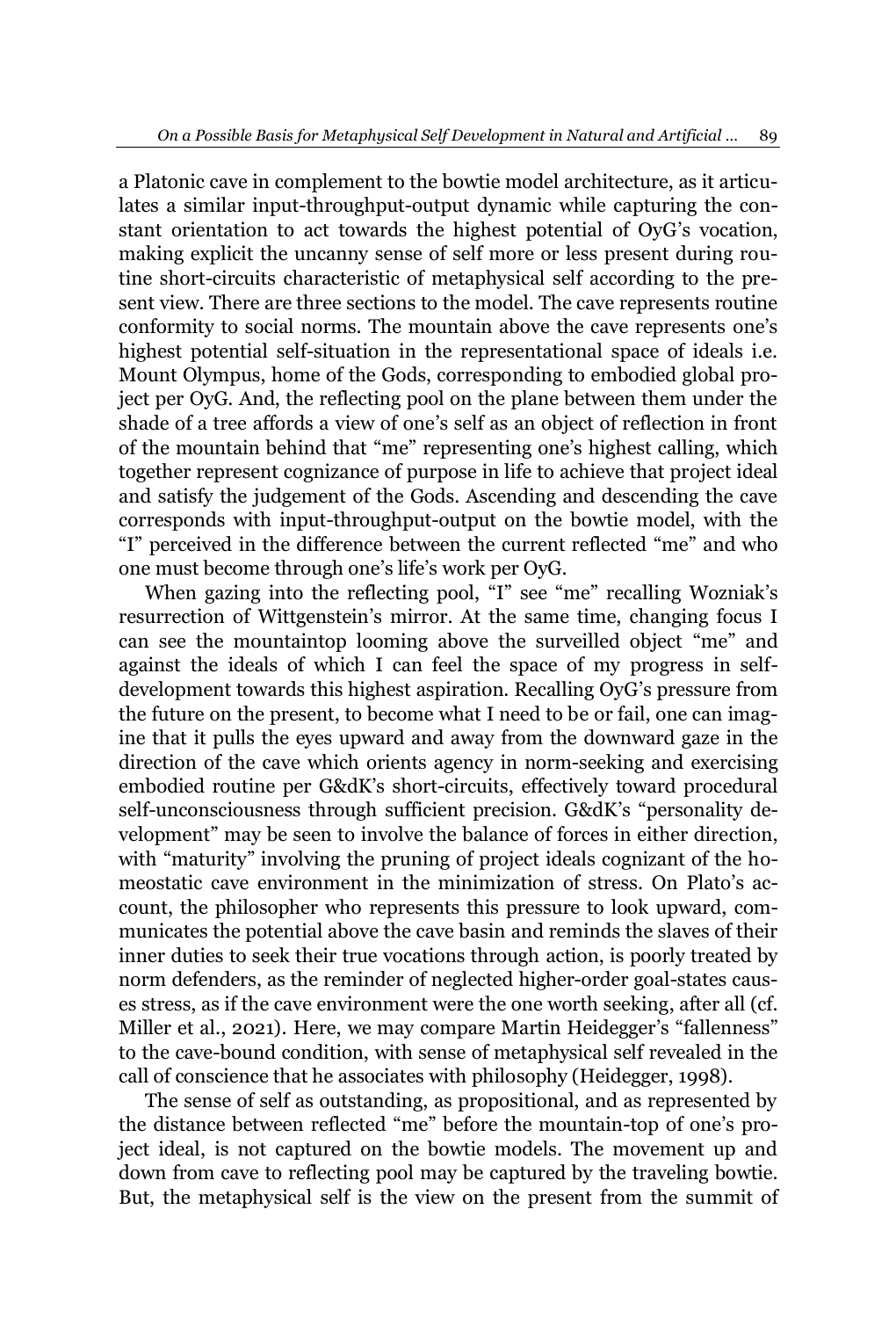personal potential, OyG's pressure from the future, which on the bowtie model may be represented in the information passed upwards through a goal-hierarchy beyond short-circuit throughput layer, and downwards in comparison of current action against project ideals, delivering OyG's sense of self in the feeling of who "I" must become through a life of directed selfdevelopment. This sense of self is captured in the myth of the cave, in the image of the mountain rising above the introspected access of the reflecting pool. Moreover, this image indicates a deficiency in G&dK's assessment of self as relative stability with resilience in terms of maturity, as it allows a focus on the relationship between currently realized or anticipated and highest level project ideals perceived as the pull of OyG's vocation most obvious when one's global project is contravened. The cave model thus affords a focus on metaphysical self as the difference from norms, not realized in norm-seeking entrainment, but in norm-breaking autonomy, instead.

Recalling the situational self of G&C and other multistable routine bundle theories, cave-life represents routine enaction unaware of guiding norms with active and affective mirroring keeping cave inhabitants commonly oriented toward shadows projected by slavers on the cave wall. Given such a shared situation orchestrated for the benefit of others (e.g. politicians, global economic cabals), we can imagine minds "resonating" in coordinated action without prior planning, self-organizing in the common representational space (cf. Pöppel et al., 2021). Yet, there is a reason why this description of life is intuitively unattractive; it is self-nullifying. Far from evidencing a sense of self, the cave model illustrates the loss of self as a standing-out from routine and established norm. It is conceivable then that perceived instability given certain (social) situations is not evidence of mental or personality disorder, at all, and rather that it points to the existence of an outstanding sense of self from which a subject feels a frustrating alienation in the face of especially social pressures to conform to norms that contradict invariant values. This is to say that self as a proposition, in its present situation, is impeded from progressing toward its project conclusion, and the subject may experience debilitating anxiety in the dedication of metabolic potential, trying to compute a way out of the cave if not for one's self then for everyone who stands to suffer for the sub-optimal situation.

In Plato's allegory, a slave may twist at her or his bindings to catch a glimpse of something outside of the play of shadows, to see something of the slavers and their useful idiots who project their propaganda on the cave wall from above. Bound without hope of freedom to seek one's project selfsituation, desperation and disorder may result. On this picture, self as project presents in the felt difference between established norms and project ideal with the tension of the chains experienced as stress. This sense of self is directional in that it pulls away from routine expectation, motivating the slave to break from habit, and reclaim one's self from the "they" of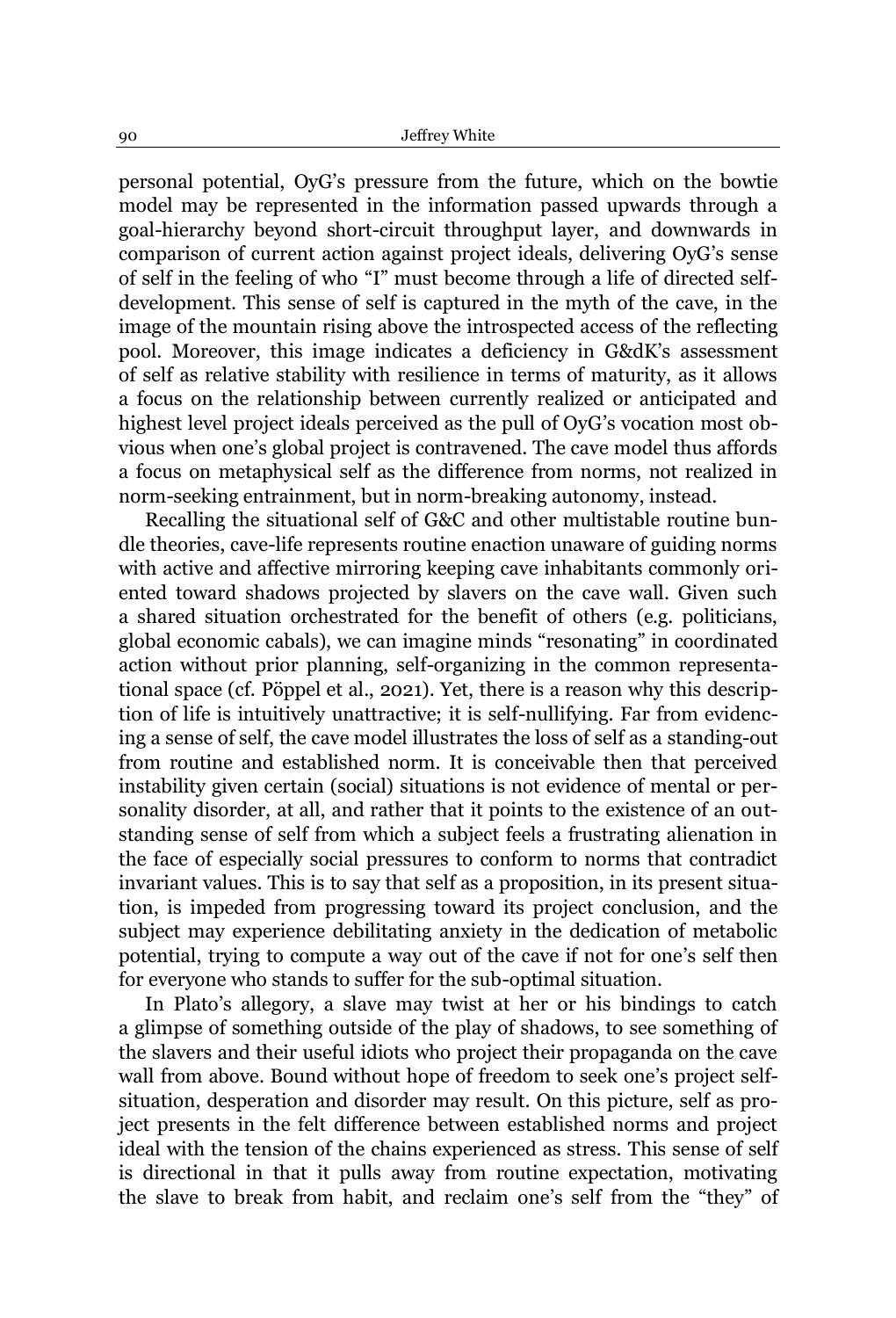a Heidegger or the "herd" of a Friedrich Nietzsche or the mass psychosis of a Mattias Desmet. This view is also complimentary to Kant's on personality, evident when action towards highest values runs contrary to established routine, and on whose account duty to one's self is experienced as a felt pull upward toward moral perfection, characteristic also of OyG's vocation.

It is in this potential to break free from habit, to stand out from norms of expectation, and to moreover communicate this potential to others who are somehow bound to less, that we may most directly associate the metaphysical "I." So, rather than in seeking resonance with established norms and contemporary expectations, we may identify the feeling of being an "I" in discord, for instance in conscientious objection and the power to say "no" through civil disobedience, extending to construction of popularly accessible accounts in the forms of myths and moral exemplars who die rather than act contrary to highest-order guiding principles, e.g. Martin Luther King Jr., Socrates, Christ. Here, we may offer a word on Jeffrey White and Jun Tani's  $(2016, 2017)$  notion of "myth consciousness" originally introduced in the context of cognitive neurorobotics. In that work, "most consciousness" can be associated with Wozniak's phenomenal "me" whereas "myth consciousness" represents awareness of being a metaphysical "I" in ongoing selfdevelopment toward ideal situations at most invariant levels of organization, ³embodying history in all of its determinations.´ The cave model represents such a condition.

#### **6. RELIGION, AFFORDANCE AND VALUE ALIGNMENT**

The traveling bowtie model emphasizes the temporal binding associated with anticipation and prediction, but falls short of shedding light on integrative life-long self-development towards highest-level goal states extending past present personal and social constraints as informed by invariant moral values. This dynamic is captured on Plato's cave model, including also the sense that one has a duty to moral perfection, as in Kant, and the corollary that social norms represent the avoidance of this duty, as in Heidegger's inauthentically "fallen" condition i.e. hiding from one's highest potential behind idle chatter and other distractions characteristic of life in the cave.5 Self-reflection affords a view on this highest potential, demanding freedom to pursue it through directed self-development—escaping from enslavement to shadows in the cave—as articulated by Plato with his reflecting pool.

²²²²²²²²²

<sup>5</sup> Fallenness is natural as routine enaction is not necessarily performed in avoidance of highest duties to self; usually, it is necessary, and a condition which may be associated with G&C's situational self alongside ecological enactivist accounts and other "bundle theories" as surveyed in the present paper. Inauthentic fallenness involves active neglect of highest potentials, including for example composition of academic, e.g. enactivist papers excusing foregone purpose through lack of resolve, the potential for which is not captured on any of the surveyed views.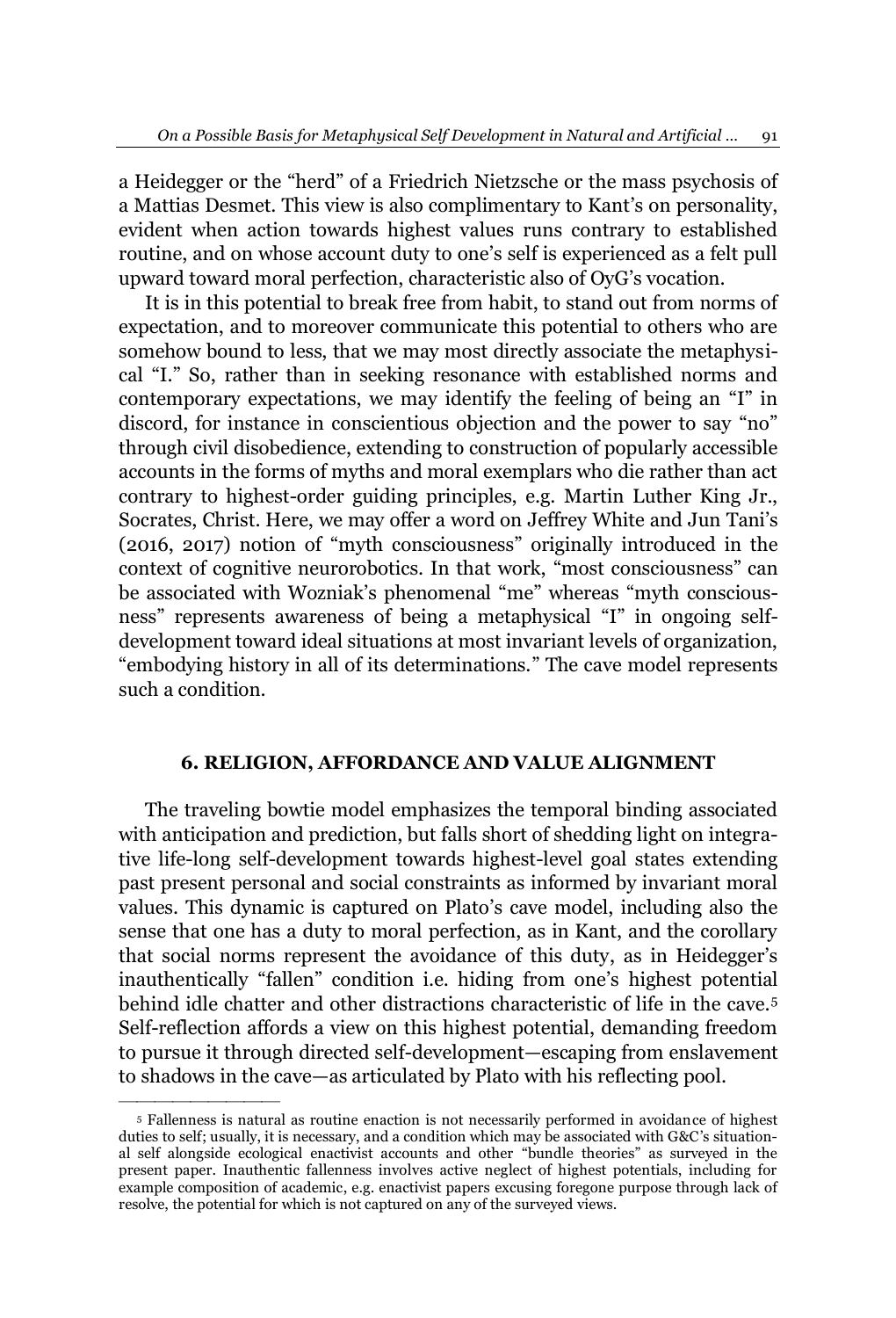Clarity on such dynamics affords brief consideration of the practice of prayer and the purpose of religion. Prayer can be viewed as a directed, meditative reinforcement of highest-level goals and iterative increase in precision of ongoing determination of global project-ideal self-situations including inventory of current self-position (in the sense of G&C) relative to project self-position (in the sense of OyG's vocation). This characterization naturalizes prayer as an affirmation of prospects put forward by evolved inference engines as embodied propositions. Prayer on this view can be appreciated as confirming the sense of metaphysical "I" deflated away on purely analytic approaches which fail to capture the intuitive sense of obligation to morally optimal outcomes common to human adolescent self-reports. Again, project self on the present view is a self-organizing solution to evolutionary problems, during and after development felt in the variable commitment to directing personal potential to overcome obstacles to evolutionary goals potentially including highest-possible human situations writ large, i.e. those associated with invariant values and universal moral principles e.g. Kant's Kingdom of Ends as Heaven on Earth. Thus, prayer as a practice of entrainment to evolutionary goals can be seen as prosocial and beneficial to the population of agents across generations not limited to the self-sacrificing Saint or other moral exemplar including potential artificial agents engineered with such capacities in mind (cf. Goekoop, deKleijne, 2021a, p. 281). Ultimately, there is nothing that seems to stand in the way of formalizing such processes, with robot religion providing a computational model proofof-concept for the importance of faith in human beings (cf. White, 2021).

Here, some note is appropriate regarding moral consideration of artificial agents engineered according to the model of religion as entrainment to prosocial purposes sketched above. Vincent Muller and Michael Cannon (2021) distinguish between context specific "instrumental" and "general" intelligence, and consider that a "superintelligent" general AI may pursue any goal, possibly deviating from human goals, generating the "value alignment" problem.´ Their account proceeds from a decision theoretic characterization of intelligence as a matter of maximizing expected utility, following Stuart Russell (2019). On this view, machines are engineered to optimize performance in specific operational contexts according to reward functions. Concerning current and anticipated technologies engineered accordingly, Muller and Cannon argue that potential value alignment problems derive from human rather than from AI initiatives. Though their distinction between general and instrumental intelligence is interesting as it can be roughly correlated with the functional orthogonality of value and vividness neurosystems considered in this paper, their treatment of "like us" AI reduces to variably broad operational contexts, neglecting value-orienting processes emphasized, herein (consider in this context results of Lee et al., 2021). Instead, their treatment reflects the enactive view from which they build and corre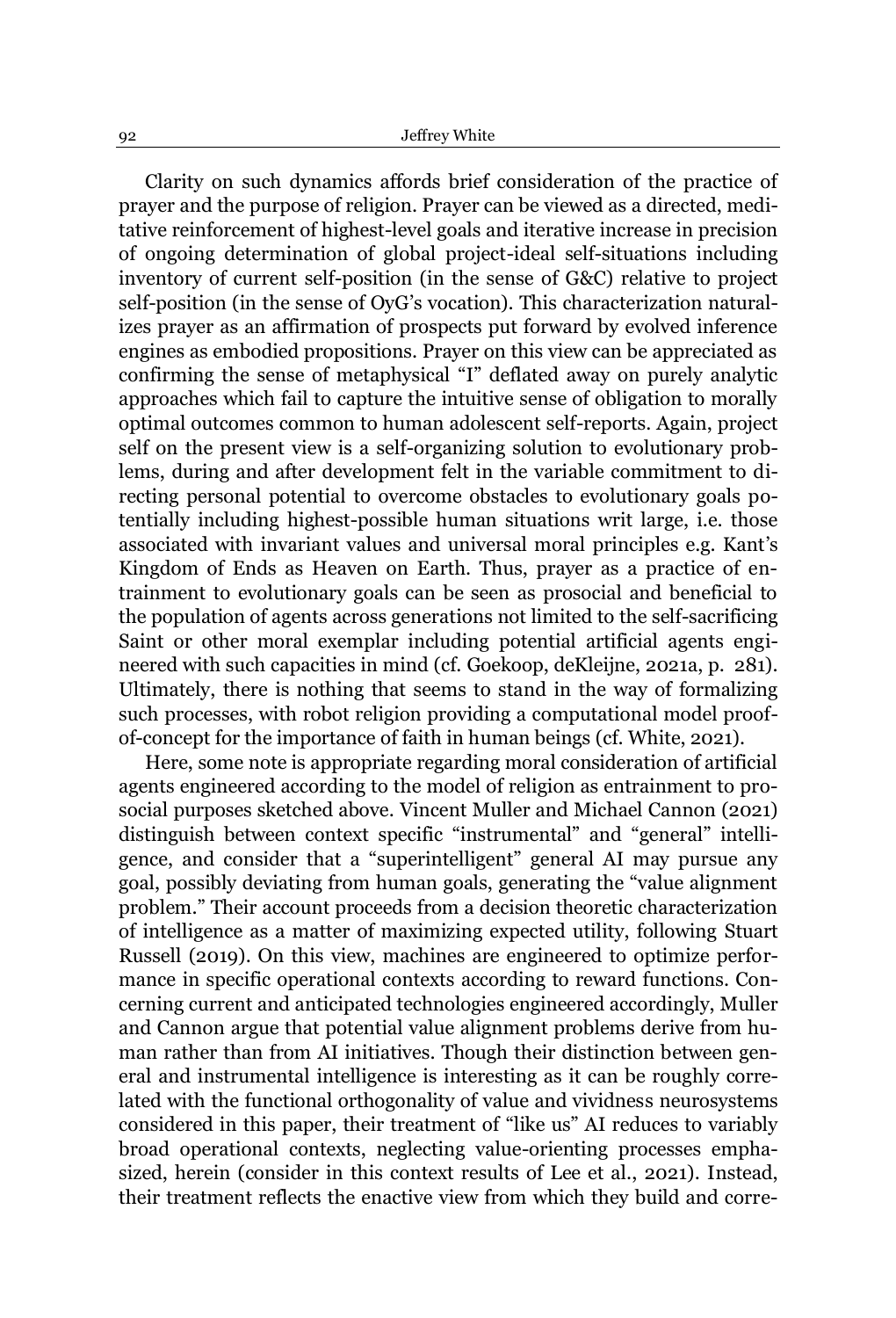sponding characterization of DMN network functionality in terms of multistable norm-seeking (as introduced in section 3, above).

The position of the present work is that any intelligence "like us" undergoes different developmental periods (cf. Ciaunica and colleagues' gestation, adolescent development) and that in the process a uniquely embodied ideal goal-state self-organizes in highest-level neural processes that thereafter orients context-dependent engagements according to project values over the life-course. How this project is shaped determines to which values the agent thereafter strives, and what it takes as an opportunity for rewarding action. This view differs from for instance ecological enactivism, as to account for metaphysical self as proposed herein may require a radical revision of that position's Gibsonian take on affordances. Rather than nascent in the environment presenting to clever exploitation, on the present view affordance is better characterized as essentially "self-affordance" because the self as project exposes any genuine opportunity for progress towards its own ideal end as possibly mediated by external-environmental, ecological, factors (cf. Uexkull, 2010). Action motivated otherwise may run contrary to uniquely embodied goals, and so, though an opportunity for (perhaps expedient, norm-satisfying, stress-minimizing) action nascent in the environment, fail to be of meaningful value. To co-opt a popular example, so-called "higherorder´ cognition employed to catch a bus to a job in which one is treated disposably by selfish men in the service of short-sighted vision, e.g. money through fraud, is not an opportunity for integrity-preserving action, and rather a chain of enslaving norm. It is not clear thus how ecological enactivists in particular can accommodate the present view without wholesale revision of their position, relocating focus to the internal environment and selfmodel away from e.g. architectural pre-occupations, relaxing principles for passing pleasure.

Considering "like us" AI in this context invites discussion about freewill in robots and recognition of rights typically afforded human beings on presumption of such potential. Vincent Muller (2021) argues that there is no need to consider robot rights, as contemporary model agents lack freewill and with it a sense of moral responsibility. With no individual locus of responsibility to serve as "bearer of moral status" such agents cannot be afforded rights. Similarly, Keith Farnsworth (2017) argues that freewill requires self-determination understood in terms of organizational closure (being a "Kantian whole") with an internal means for choosing among (more or less available) options according to an agent's "master function," and Rochat (2019) offers a complementary Kantian view that a sense of selfunity as organized and distinct from others is fundamental to any possible learning and experience (cf. Ciaunica, Safron, Dellafield-Butt, 2021). Farnsworth argues that contemporary artificial agents are not "Kantian wholes" in this way, so do not have freewill and with it moral responsibility, thereby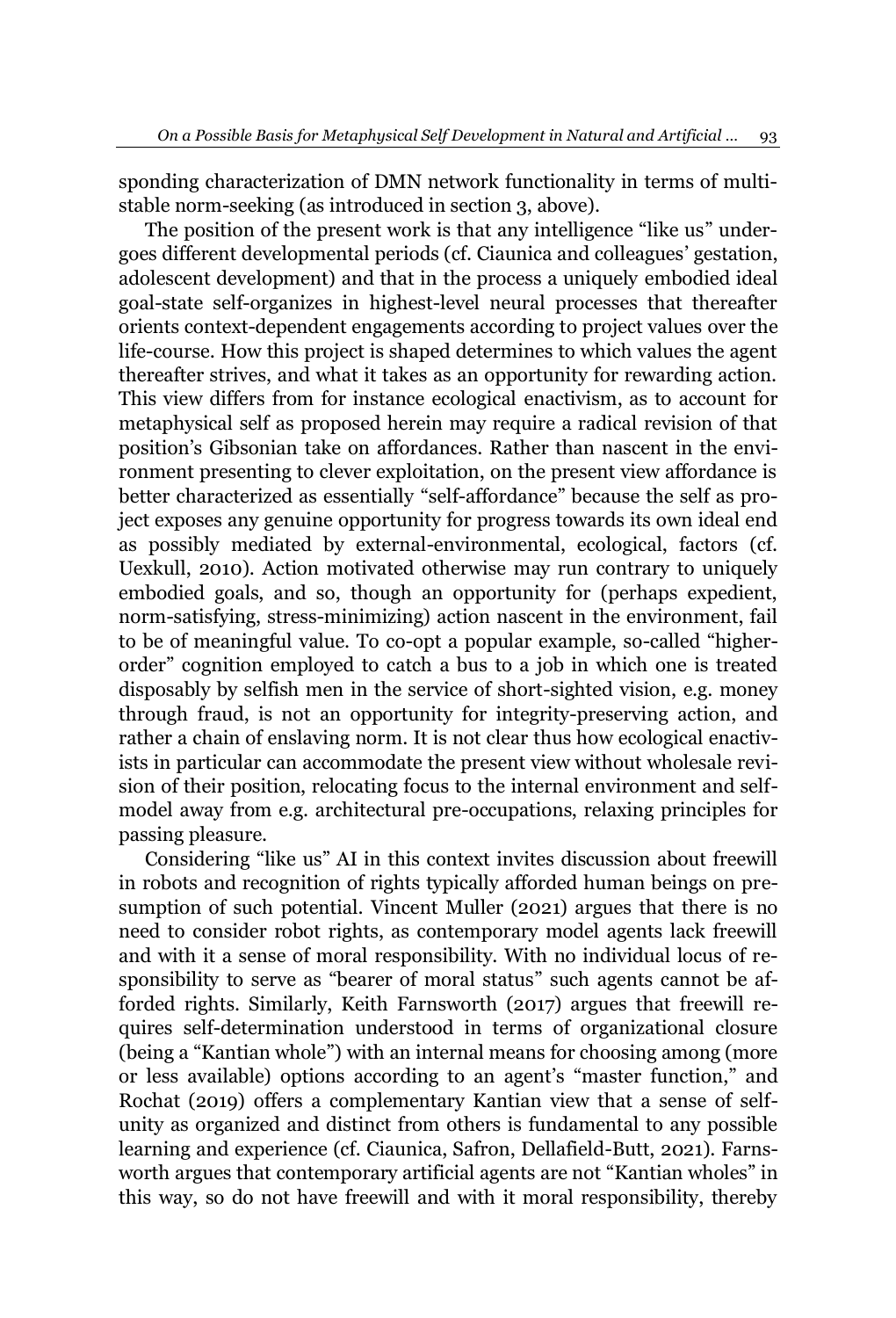supporting Muller's view on robot rights. For Farnsworth, the master function of biological models is reproduction, ostensibly inconsistent with the present view of metaphysical self which involves pursuing opportunities for action towards an internally self-projected ideal goal-state which may have little to do with biological reproduction. The present view is that Farnsworth's "master function" is directly comparable to OyG's vocation, with the proposal here being that such developmental processes may be formalized for artificial embodiment in the foreseeable future, with robot rights considered accordingly. And, White (2021) argues directly that robots constructed on a Kantian model will be afforded comparable rights when this result is achieved.

### **7. CONCLUSION**

The purpose of this paper has been to clarify metaphysical self in the context of contemporary predictive processing (PP) and predictive coding (PC) inspired accounts, to propose possible neural bases for its biological development, to expose how underlying structural dynamics may be represented, and to explore some of the implications of the view for ongoing work in different areas. In the survey of complementary accounts, Metzinger's minimal phenomenal experience (MPE) as the non-"egoic" "natural state" of an agent "predicting itself into existence" (note 26, p. 38, quoting Friston) was challenged. In regards to MPE, Metzinger (2020) concludes "the question of whether and in what sense it can count as 'fundamental,' and whether it is the only truly minimal state of consciousness, has not been answered´  $(p. 38)$ . The view developed in response is that Metzinger's formalism represents neurosystem dynamics in especially human biological models, providing a kind of analytic envelope, but that the minimal conditions for self experienced as the target sense of a metaphysical subject "I" demands that his MPE envelope be extended in direction of an orienting self-project constraining and directing cognition (cf. Williford et al., 2018). We may consider here the image of a letter composing itself as it delivers itself to its propositional end, with the address on this letter emergent through developmental dynamics during adolescence in human beings. Metzinger's abstract envelope as revealed through meditative practice by developed adults with matured goal hierarchies is fundamental in the sense that it describes (through interoceptive access) the dimensionality of embodied processing associated with enaction, yet it fails to capture that process fundamental to the sense of self corresponding with Wozniak's "metaphysical 'I'" that can be associated with the address on an envelope in transit. In the case of AI, the view here is that such a sense of self and purpose as source of meaning may be formalized in recurrent neural networks constrained by different time-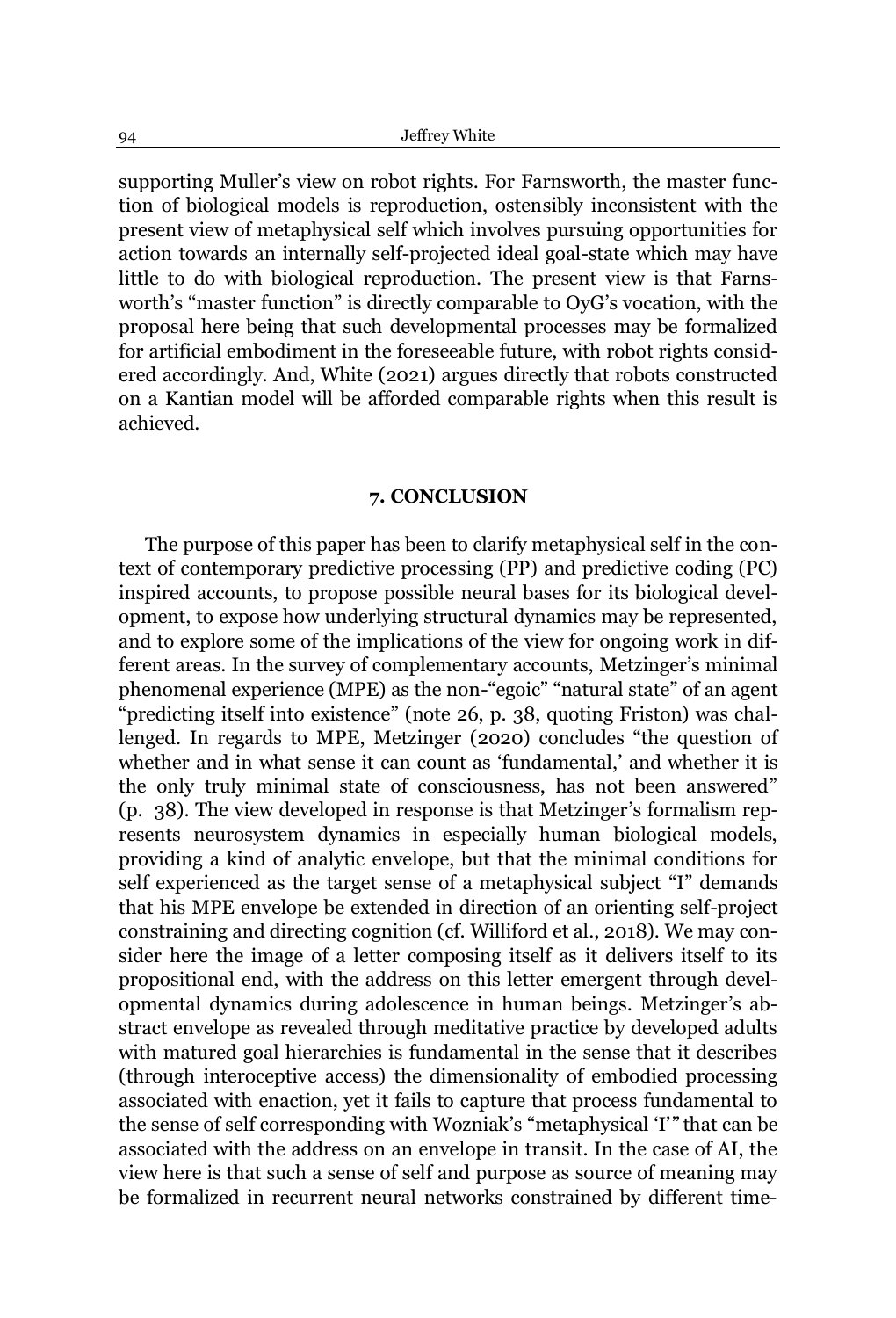scales at different levels, with higher order processes modeling increasing invariance associated with context independence and constancy such as in the case of moral principles, and with project aim emerging through developmental processes modeled after those embodied during adolescent development in human beings.

Finally, stepping into the context of current events, it is hoped that this work affords some clarity on the development of sense of purpose and meaning in life for contemporary young people. Recent OECD polling suggests that many adolescents report deficient sense of purpose (OECD, 2019) with nearly half of polled UK adolescents reporting an unsatisfactory sense of meaning in life, for example, raising the issue of the role of education in development of such a sense. At the same time, sense of purpose in life is understood to be protective against developmental disorders and risk taking behaviors including alcohol abuse and sexual promiscuity (Gongora, 2014; Brassai et al., 2011). Given current events (e.g. mandatory masking effectively obscuring crucially mirrored expressions of affect), current interest in understanding human enculturation in order to rectify social injustice for instance in resistance to corrupted leadership (cf. Haslanger, 2019), as well as potential association with personality disorders such as relative instability given changing situations dependent on strength of association with most meaningful, higher-order neural processes that rapidly develop at this stage of biological maturation in life (recalling discussion of G&dK, 2021a, above), policy-makers must be made cognizant of purpose-affirming ends consistent with evolutionary goals. The youth of today are the leaders of tomorrow, tasked with the construction of order in the face of looming disorder at all and increasing levels of organization, from the self on up (cf. G&dK, 2021b). It is ill-advised for policy to run contrary to development of evolved highest potentials, as such would amount to an evolutionary short-circuit and loss of meaning as highest values are contravened, what Michelle Maiese considers "moral atrophy" (Maiese, 2021).

Looking back through history, predictive self-modeling across levels of increasing invariance over increasing time-scales as an aspect of embodied development has reached high-points in the visions of moral exemplars as represented in cultural and mythical heroes and Gods, for example. Pursuit of these ideals has delivered human beings to the present stage. Associations with these high-points and their expressed ideals are lasting, representing invariant values to which persons aspire as propositions and towards which they "predict themselves into existence," thus answering to White and Tani's (2016, 2017) myth consciousness in the felt potential to embody the space of history and all of its determinations. Prayer and some forms of meditation would seem to reinforce these connections, grounding justified resistance to oppression in the call to something greater. The value of such practices to these ends deserves more attention in future work, in the context of artificial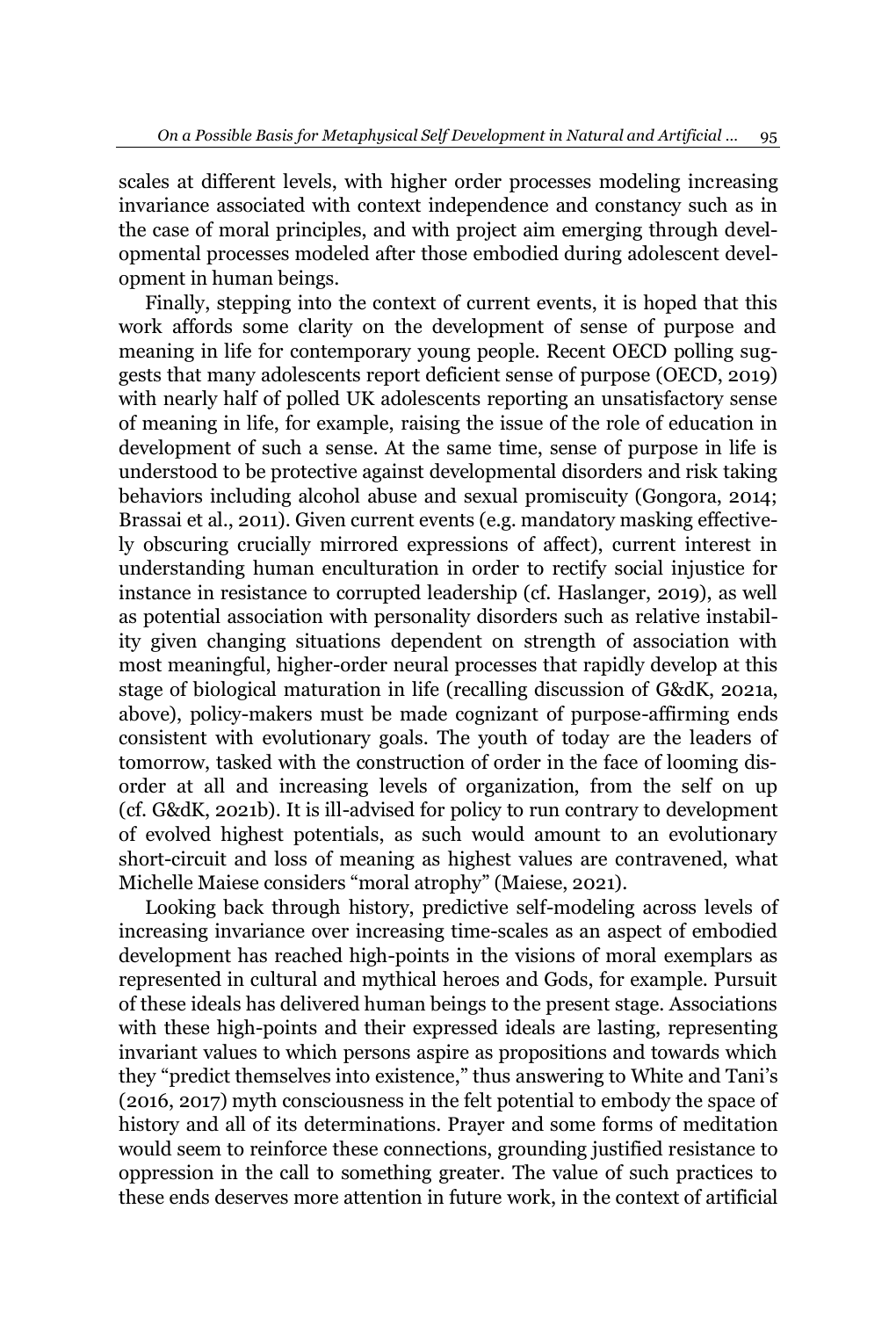religion and value alignment in artificial general intelligence, and moreover may help to inform current interest of social scientists in ideological oppression with conformity associated with atrophied moral cognition and the correlate dimming of human potential.

#### **REFERENCES**

- P. Bagus, Peña-Ramos, J. A., & Sánchez-Bayón, A. COVID-19 and the Political Economy of *Mass Hysteria*, International Journal of Environmental Research and Public Health, 18 (4), 2021; https://doi.org/10.3390/ijerph18041376
- J. Bettinger, Eastman, T., *Foundations of Anticipatory Logic in Biology and Physics*, Progress in Biophysics and Molecular Biology, 131, 2017, pp. 108-120.
- O. Blanke, Metzinger, T., *Full-body Illusions and Minimal Phenomenal Selfhood*, Trends Cogn. Sci. 13, 2009, pp. 7±13; doi: 10.1016/j.tics.2008.10.003
- N. Block, *On a Confusion about a Function of Consciousness*. Behav. Brain Sci. 18, 1995, pp. 227±247. doi: 10.1017/S0140525X00038188
- L. Brassai, Piko, B. F., Steger, M. F., *Meaning in Life: Is It a Protective Factor for Adolescents¶ Psychological Health?*. International Journal of Behavioral Medicine, 18(1), 2011, pp. 44- 51.
- J. Bruineberg, Seifert, L., Rietveld, E., Kiverstein, J., *Metastable Attunement and Real-life Skilled Behavior*, Synthese, 2021; https://doi.org/10.1007/s11229-021-03355-6
- J. Bruner, *A Narrative Model of Self-Construction*, Annal NY Acad Sci, 818, 1997, pp. 145± 161.
- J. M. Buis, Thompson, D. N. *Imaginary Audience and Personal Fable: a Brief Review*, Adolescence, 24 (96), 1989, pp. 773-781.
- A. Ciaunica, Constant, A., Preissl, H., Fotopoulou, K., The First Prior: *From Co-embodiment to Co-homeostasis in Early Life*, Consciousness and Cognition, 91, 2021; https:// doi.org/10.1016/j.concog.2021.103117
- A. Ciaunica, Safron, A., Delafield-Butt, J., *Back to Square One: the Bodily Roots of Conscious Experiences in early life*. Neuroscience of Consciousness, 2021, 2; https://doi.org/ 10.1093/nc/niab037
- R. W. Clowes, Gärtner, K., *The Pre-reflective Situational Self.* Topoi, 39(3), 2020, pp. 623– 637.
- J. A. Coffman, Mikulecky, D. C., *Global Insanity Redux*. Cosmos and History, 11(1), 2015, pp.  $1 - 14.$
- C. G. Davey, Fornito, A.; Pujol, J.; Breakspear, M.; Schmaal, L.; Harrison, B. J., *Neurodevelopmental Correlates of the Emerging Adult Self,* Dev Cogn Neurosci, 36, 2019; https://doi.org/10.1016/j.dcn.2019.100626
- G. Deco, Jirsa, V. K., *Ongoing Cortical Activity at Rest: Criticality, Multistability, and Ghost Attractors, Journal of Neuroscience, 32 (10), 2012, pp. 3366-3375.*
- S. Dehaene, *Consciousness and the Brain: Deciphering How the Brain Codes Our Thoughts*, Penguin, New York 2014.
- K. Farnsworth, C*an a Robot Have Free Will*?. Entropy, 19 (5), 237, 2017; https://doi. org/10.3390/e19050237
- A. A. Fingelkurts, Fingelkurts, A. A., Kallio-Tamminen, T., *Selfhood Triumvirate: From Phenomenology to Brain Activity and Back Again*, Consciousness and Cognition, 86, 103031, 2020; https://doi.org/10.1016/j.concog.2020.103031
- A. A. Fingelkurts; Fingelkurts, A.A.; Kallio-Tamminen, T. Self, *Me and I in the Repertoire of Spontaneously Occurring Altered States of Selfhood: Eight Neurophenomenological Case Study Reports*, Cognitive Neurodynamics, 2021, pp. 1±28; https://doi.org/10.1007/ s11571-021-09719-5
- J. M. Fuster, *The Prefrontal Cortex: Anatomy, Physiology, and Neuropsychology of the Frontal Lobe,* Raven Press, New York 1989.
- K. Gärtner, Clowes, R. W., *Predictive Processing and Metaphysical Views of the Self*, The Science and Philosophy of Predictive Processing, D. Mendonca, M. Curado, S. Gouveia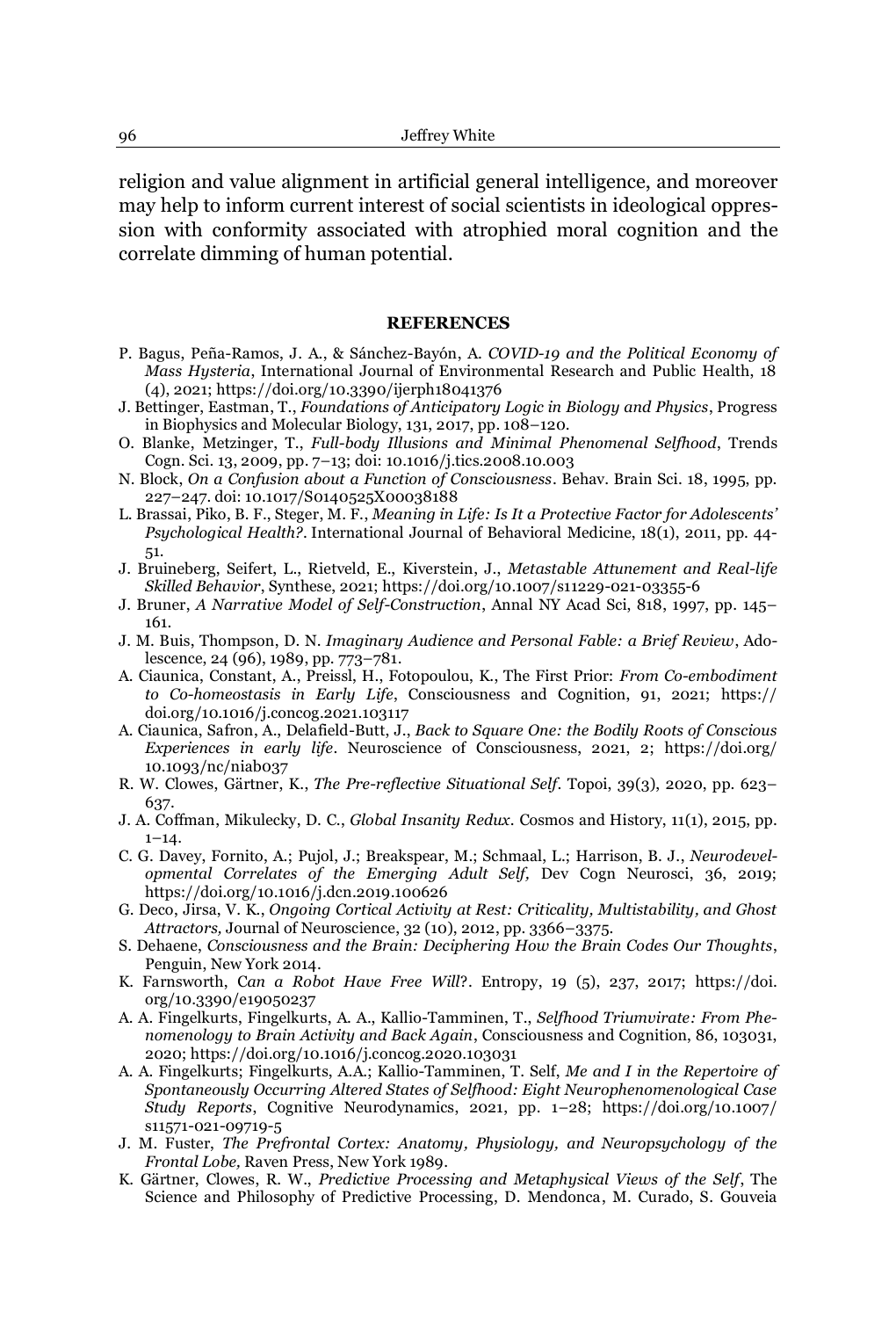(eds.), Bloomsbury: London, UK, 2020, pp. 59-81; https://doi.org/10.5040/9781350 099784.ch-004

- R. Goekoop; deKleijn, R., *How Higher Goals Are Constructed and Collapse under Stress: a Hierarchical Bayesian Control Systems Perspective*, Neuroscience & Biobehavioral Reviews,  $123$ ,  $2021a$ , pp.  $257-285$ .
- \_\_\_ , *Permutation Entropy as a Universal Disorder Criterion: How Disorders at Different Scale Levels Are Manifestations of the Same Underlying Principle*, Entropy 23, 1701, 2021b; https://doi.org/10.3390/ e23121701
- V. C. Góngora, Satisfaction with Life, Well-being, and Meaning in Life as Protective Factors *of Eating Disorder Symptoms and Body Dissatisfaction in Adolescents*, Eat Disord., 22 (5), 2014, pp. 435±449; DOI: 10.1080/10640266.2014.931765.
- S. Haslanger, *Cognition as a Social Skill*, Australasian Philosophical Review, 3 (1), 2019, pp. 5±25; DOI: 10.1080/24740500.2019.1705229.
- M. Heidegger, *Being and Time*, State University of New York Press, Albany, N.Y 2010.
- J. B. Hirsh, Mar, R. A., Peterson, J. B., *Personal Narratives as the Highest Level of Cognitive Integration*, Behav. Brain Sci., 36 (3), 2013, pp. 216-217.
- J. Hohwy, Michael, J., *Why Should Any Body Have a Self?*, in: The Subject's Matter: Self-Consciousness and the Body, de Vignemont and Alsmith (eds.), MIT Press, 2017, pp. 363– 391.
- IM. H. mmordino-Yang, Christodoulou, J. A., Singh, V., *Rest Is Not Idleness: Implications of the Brain¶s Default Mode for Human Development and Education,* Persp. on Psych. Sci., 7  $(4)$ , 2012, pp. 352-364.
- S. Kahl, Wiese, S., Russwinke, N., Kopp, S., *Towards Autonomous Artificial Agents with an Active Self: Modeling Sense of Control in Situated Action*, Cognitive Systems Research, 72, 2022, pp. 50±62; https://doi.org/10.1016/j.cogsys.2021.11.005
- J. T. Kaplan, Gimbel, S. I., Dehghani, M., Immordino-Yang, M. H., Wong, J. D., Tipper, C. M., Damasio, H., Damasio, A., Sagae, K., Gordon, A. S., *Processing Narratives Concerning Protected Values: a Cross-Cultural Investigation of Neural Correlates*, Cerebral Cortex, 27 (2), 2017, pp. 1428-1438.
- J. E. LeDoux, *As Soon as There Was Life, There Was Danger: the Deep History of Survival behaviours and the Shallower History of Consciousness*, Phil. Trans. R. Soc. B, 377, 2021; https://doi.org/10.1098/rstb.2021.0292
- S. Lee, Yu, L., Q., Lerman, C., Kable, J. W., *Subjective Value, Not a Gridlike Code, Describes Neural Activity in Ventromedial Prefrontal Cortex during Value-based Decision-making*, Neuroimage, 237, 118159, 2021; https://doi.org/10.1016/j.neuroimage.2021.118159
- S. Lee, Parthasarathi, T., Kable, J. W., *The Ventral and Dorsal Default Mode Networks Are Dissociably Modulated by the Vividness and Valence of Imagined Events*, J. Neurosci., 41  $(24)$ , 2021, pp. 5243-5250.
- C. Letheby, Gerrans, P., *Self Unbound: Ego Dissolution in Psychedelic Experience*, Neuroscience of Consciousness,  $(1)$ , 2017, pp. 1–11.
- J. Limanowski, & Friston, K. *'Seeing the Dark': Grounding Phenomenal Transparency and Opacity in Precision Estimation for Active Inference*. Frontiers in Psychology, 9, 643, 2018, pp. 1-9; https://doi.org/10.3389/fpsyg.2018.00643
- J. Limanowski, & Friston, K. *Attenuating oneself: An active inference perspective on ³selfless´ experiences.* Philosophy and the Mind Sciences, 1, 2020, pp. 1-16.
- M. Maiese, *Mindshaping, Enactivism, and Ideological Oppression*, Topoi, 2021; https:// doi.org/10.1007/s11245-021-09770-1
- T. Metzinger, *Phenomenal Transparency and Cognitive Self-reference*, Phenomenology and the Cognitive Sciences 2, 2003, pp. 353±393; [https://doi.org/10.1023/B:](https://doi.org/10.1023/B)PHEN.000000 7366.42918.eb
	- \_\_\_ , *The Ego Tunnel: The Science of the Mind and the Myth of the Self*. Basic Books: New York 2009.
	- \_\_\_ , *Why Are Dreams Interesting for Philosophers? The Example of Minimal Phenomenal Selfhood, Plus an Agenda for Future Research,* Frontiers in Psychology, 4, 2013; https://doi.org/10.3389/fpsyg.2013.00746
	- \_\_\_ , *Minimal Phenomenal Experience: Meditation, Tonic Alertness, and the Phenomenolo-J\RI³3XUH´ Consciousness*, Phil. And the Mind Sci., 1(I), 2020, pp. 1±44; https://doi.org/ 10.33735/phimisci.2020.I.46.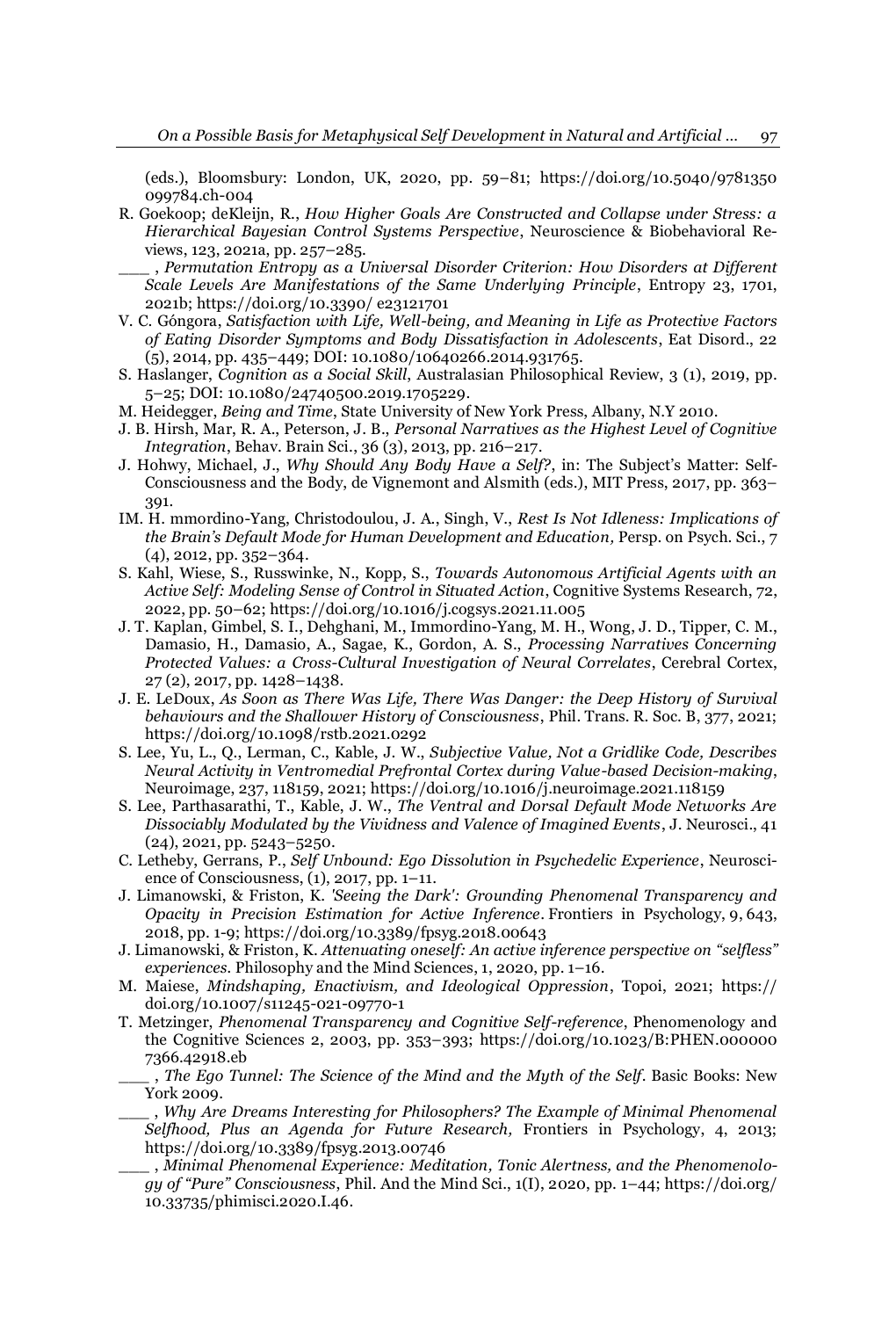- M. Miller, Kiverstein, J, Rietveld, E., *The Predictive Dynamics of Happiness and Well-Being*, Emotion Review,  $14(1)$ , 2022, pp. 15-30; doi:10.1177/17540739211063851
- V. C. Muller, *Is It Time for Robot Rights? Moral Status in Artificial Entities*, Ethics and Information Technology, 23, 2021, pp. 579-587; https://doi.org/10.1007/s10676-021-09596-w
- A. Newen, *The Embodied Self, the Pattern Theory of Self, and the Predictive Mind*, Frontiers in Psychology, 9, 2270, 2018, pp. 1±14; https://doi.org/10.3389/fpsyg.2018.02270
- N. Nyberg, Duvelle, E., Caswell, B., Spiers, H. *Spatial Goal Coding in the Hippocampal Formation*, Neuron, 2022; https://doi.org/10.1016/j.neuron.2021.12.012
- OECD, PISA, *2018 Results* (Vol. III)*: What School Life Means for Students¶ Lives*, PISA, OECD Publishing, Paris, 2019; https://doi.org/10.1787/acd78851-en
- J. Ortega y Gasset, *What Is Knowledge?,* State University of New York Press, Albany 2002.
- B.-Y. Park, Paquola, C., Bethlehem, R. A. I., Benkarim, O., *Neuroscience in Psychiatry Net*work (NSPN) Consortium, Mišic, B., Smallwood, J., Bullmore, E. T., Bernhardt, B. C., Ad*olescent Development of Multiscale Cortical Wiring and Functional Connectivity in the Human Connectome*, BioRxiv 2021.08.16.456455, 2021; https://www.biorxiv.org/ content/10.1101/2021.08.16.456455v2
- G. Pezzulo, Parr T, Friston K. *The Evolution of Brain Architectures for Predictive Coding and Active Inference*, Phil. Trans. R. Soc. B, 377, 20200531, 2021; https://doi.org/ 10.1098/rstb.2020.0531
- J. Pöppel, Kahl, S., Kopp, S. *Resonating Minds-Emergent Collaboration Through Hierarchical Active Inference*, Cognitive Computation, 2021, pp. 1-22; https://doi.org/10.1007/ [s12559-021-09960-4](https://doi.org/10.1007/%20s12559-021-09960-4)
- J. Pujol, Blanco-Hinojo, L., Macia, D., Martnez-Vilavella, G., Deus, J., Prez-Sola, V., Cardoner, N., Soriano-Mas, C., Sunyer, J., *Differences between the Child and Adult Brain in the Local Functional Structure of the Cerebral Cortex*, Neuroimage, 237, 2021, 118150; https://doi.org/10.1016/j.neuroimage.2021.118150
- P. P. Rochat, *Self-Unity as Ground Zero of Learning and Development*, Frontiers in Psychology, 10, 2019; https://doi.org/10.3389/fpsyg.2019.00414
- S. Russell, *Human Compatible: Artificial Intelligence and the Problem of Control*, Viking, 2019.
- A. Safron, *The Radically Embodied Conscious Cybernetic Bayesian Brain: from Free Energy to Free Will and Back Again,* Entropy, 23 (6), 2021; https://doi.org/10.3390/e23060783
- D. L. Schacter, Addis, D. R., Hassabis, D., Martin, V. C., Spreng, R. N., Szpunar, K. K., *The Future of Memory: Remembering, Imagining, and the Brain*, Neuron, 76 (4), 2012, pp. 677±694.
- E. Sennesh, Theriault, J., Brooks, D., van de Meent, J., Feldman Barrett, L., Quigley, K., *Interoception as modeling, allostasis as control,* Biological Psychology, 167, 2022. https://doi.org/10.1016/j.biopsycho.2021.108242.
- L. E. Sherman, Rudie, J. D., Pfeifer, J. H., Masten, C. L., McNealy, K., Dapretto, M., *Development of the Default Mode and Central Executive Networks Across Early Adolescence: a Longitudinal Study.* Develop Cogn Neurosci 10, 2014, pp. 148-159.
- J. B. Smaers, Gomez-Robles, A., Parks, A. N., & Sherwood, C. C. *Exceptional Evolutionary Expansion of Prefrontal Cortex in Great Apes and Humans*, Current Biology, 27 (5), 2017, pp. 714-720.
- R. N. Spreng, Mar, R. A., Kim, A. S. N., *The Common Neural Basis of Autobiographical Memory, Prospection, Navigation, Theory of Mind, and the Default Mode: a Quantitative Meta-Analysis.* J. Cogn. Neurosci., 21 (3), 2009, pp. 489–510.
- P. Sterling, Allostasis, *A Model of Predictive Regulation,* Physiology & Behavior, 106 (1), 2012, pp. 5-15.
- J. Tani, *Exploring Robotic Minds: Actions, Symbols, and Consciousness as Self-Organizing Dynamic Phenomena*, Oxford University Press: Oxford, UK 2017.
- J. Tani, White, J., *From Biological to Synthetic Neurorobotics Approaches to Understanding the Structure Essential to Consciousness*, Part 2, APA Newsletter on Philosophy and Computers, 16 (2), 2017, pp. 29-41.
	- \_\_\_ , *Cognitive Neurorobotics and Self in the Shared World, a Focused Review of Ongoing Research*. Adaptive Behavior, 2020; https://doi.org/10.1177/1059712320962158